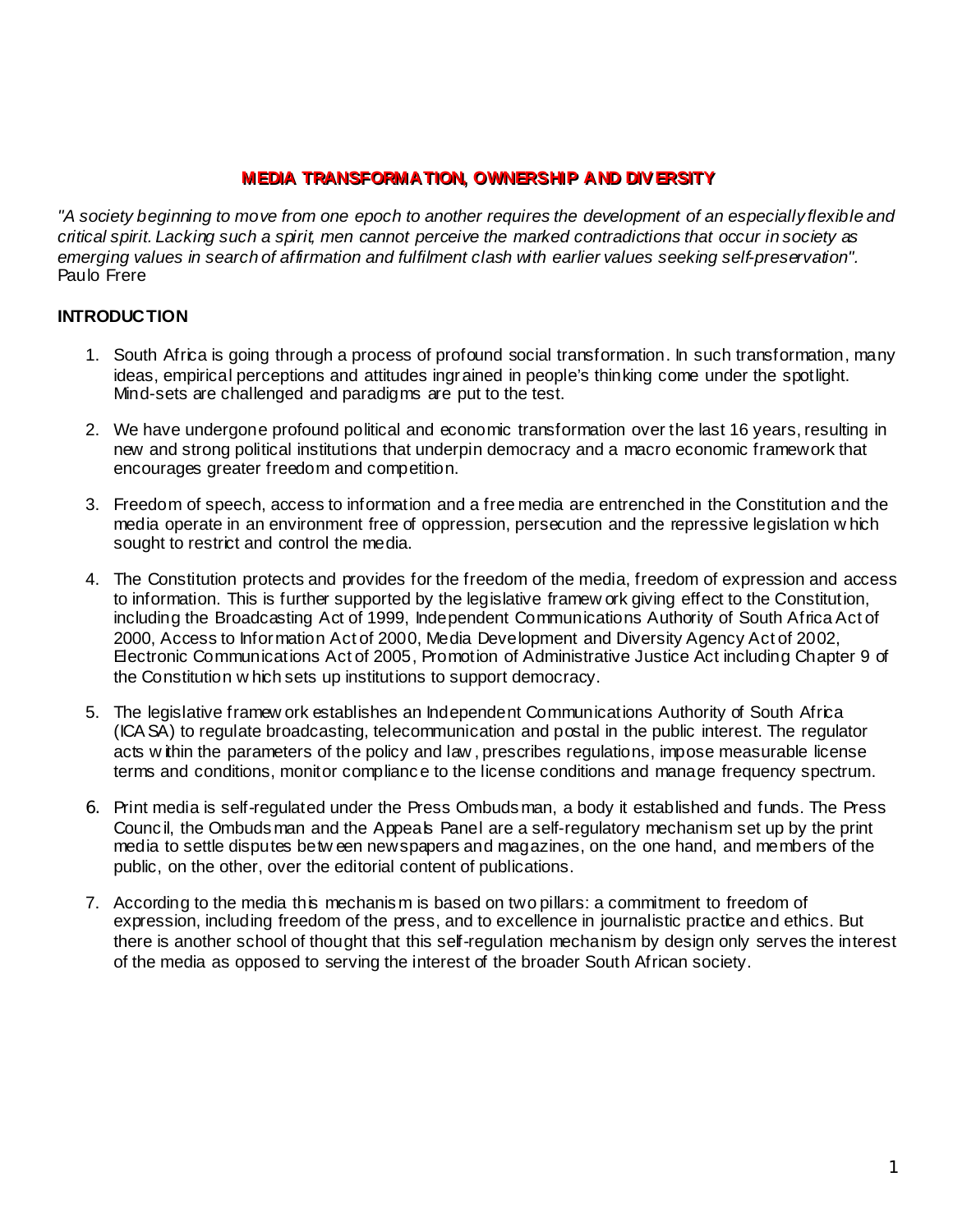8. The democratic Parliament, having regard to the COMTASK report 1996, recognized the exclusion and marginalization of disadvantaged communities and persons from access to the media and the media industry. It resolved in 2002 to establish the Media Development and Diversity Agency (MDDA) in partnership with the major print and broadcast media industry, to help create an enabling environment for media development and diversity that is conducive to public discourse and w hich reflects the needs and aspirations of South Africans.

# **BACKGROUND**

- 9. The 51st National Conference in Stellenbosch passed a comprehensive and detailed resolution on Communications and the 52nd National Conference in Polokw ane reaffirmed the Stellenbosch resolutions on media transformation but expressed concern at the slow pace of implementation.
- 10. It recognised that w hile there had been much progress in engagement w ith the media much still needs to be done as some fractions of the media continue to adopt an anti-transformation, anti-development and anti-ANC stance.
- 11. At its 51st National Conference in Stellenbosch in 2002, the ANC reaffirmed the importance of a free and diverse media to the democratic process and to the task of fundamental social transformation.
- 12. The Stellenbosch Conference noted that:
	- Communications play a major role in deepening our democracy, promoting a culture of human rights and as a key pillar in the transformation of our country.
	- Valuable progress has been made in transforming the media and challenging the legacy of the apartheid media discourse, but a lot still has to be done.
	- The media itself faces major challenges w ith regard to equity, skills development and improvement in w orking conditions.
	- Media and communications are contested terrains and therefore not neutral, but reflect the ideological battle and power relations based on race, class and gender in our society.
- 13. The media industry can be broadly categorised into three distinct sub-sectors:
	- Broadcast Media Radio and Television (free to air and subscription),
	- Print Media New spapers, Magazines and Knock-and-drop, and
	- New Media Online Media (Internet) and mobile phone media.
- 14. Of these categories, the media will either be public, commercial (mainstream and small commercial), and community media. In respect of broadcasting, these categories are clearly defined in current law - Electronic Communication Act of 2005, based on the IBA Act of 1993. Print media is not defined in law , except for the community and small commercial definitions in terms of the MDDA Act.
- 15. The necessity for an independent broadcasting authority was based on the need for broadcasting in South Africa to serve the public in such a w ay that the ideas of a democratic, non-racial, non-sexist and prosperous society are advanced. In the 90s, it was argued by the Mass Democratic Movement (MDM), civil society movements backed by the trade unions and liberation movements, through numerous actions and campaigns like Campaign for Open Media, Jabulani! Freedom of the Airw aves Conference,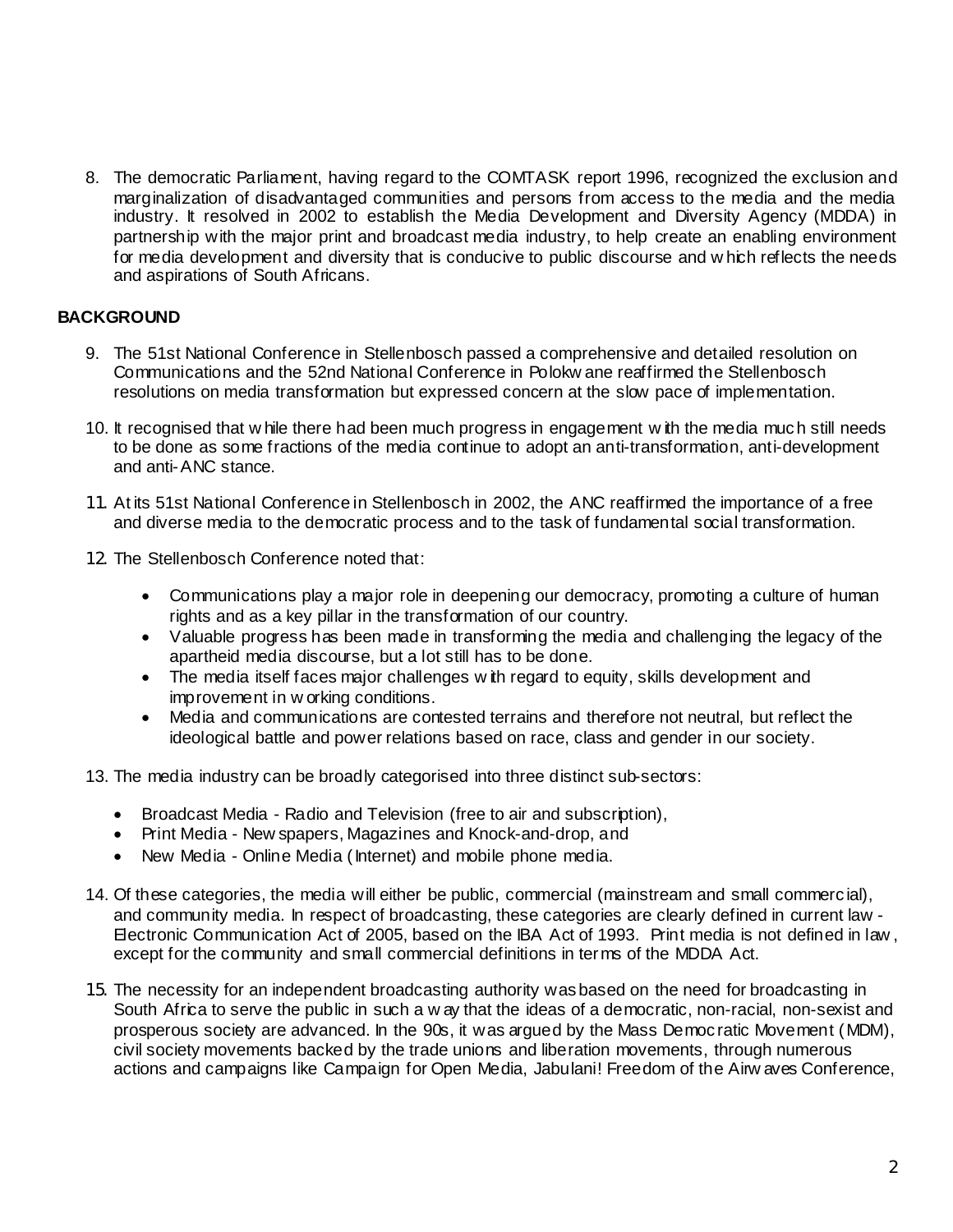Free the Airw aves Campaign, that a proper regulatory body must be premised, amongst other, on the follow ing principles:

- the new South African Constitution must guarantee freedom of speech, specifically with respect to broadcasting,
- regulation of broadcasting by an independent and politically impartial body, and
- view ers and listeners must be given a greater choice and diversity of views, opinions and sources of information through fair competition.

16. In 1993, the IBA Act made provision, amongst other, for the following:

- diverse range of radio and television services on national, regional and local levels,
- three tiers of broadcasting services namely, community, commercial and public,
- adherence to local content quotas, and
- cross media control to ensure diversity of ow nership and plurality of voices.
- 17. Taking into account the advent of convergence government decided, after public consultation to merge the regulation of broadcasting and telecommunications under a new regulatory authority called ICASA. It was given the mandate to set up a broadcasting system based on universal service, diversity within the framework of national unity, democratisation of the airwaves, nation building, education and strengthening of the moral fibre of society.
- 18. The fifteen years of independent broadcasting regulation in South Africa was characterized by an exciting and competitive broadcast industry forged in the crucible of the struggle against apartheid control, repression and censorship.
- 19. Some of the conspicuous achievements are:
	- the transformation of the South African Broadcasting Corporation (SABC) from the state broadcaster to a public broadcaster;
	- development of key policy and licensing framew ork for the three tiers of broadcasting categories;
	- black ow nership and control of commercial broadcasting services;
	- licensing of community and commercial radio;
	- licensing of commercial free to air terrestrial television service;
	- started w ith the processes of licensing community television and public regional television services.
- 20. It's clear from the above that the intervention of a democratic state through progressive policy, legislation and regulatory interventions has assisted the achievement of this diverse media in the broadcasting industry in South Africa.

#### **THE CURRENT STATE OF THE MEDIA - CLIMATE ASSESSMENT THE CURRENT STATE OF THE MEDIA - CLIMATE ASSESSMENT**

21. The media and broadcasting industry in South Africa is relatively open and reflects the country's diversity in respect of languages (as all eleven official languages are represented, at least in radio) and content in general. How ever, English is the most commonly used language, more so in print media and television.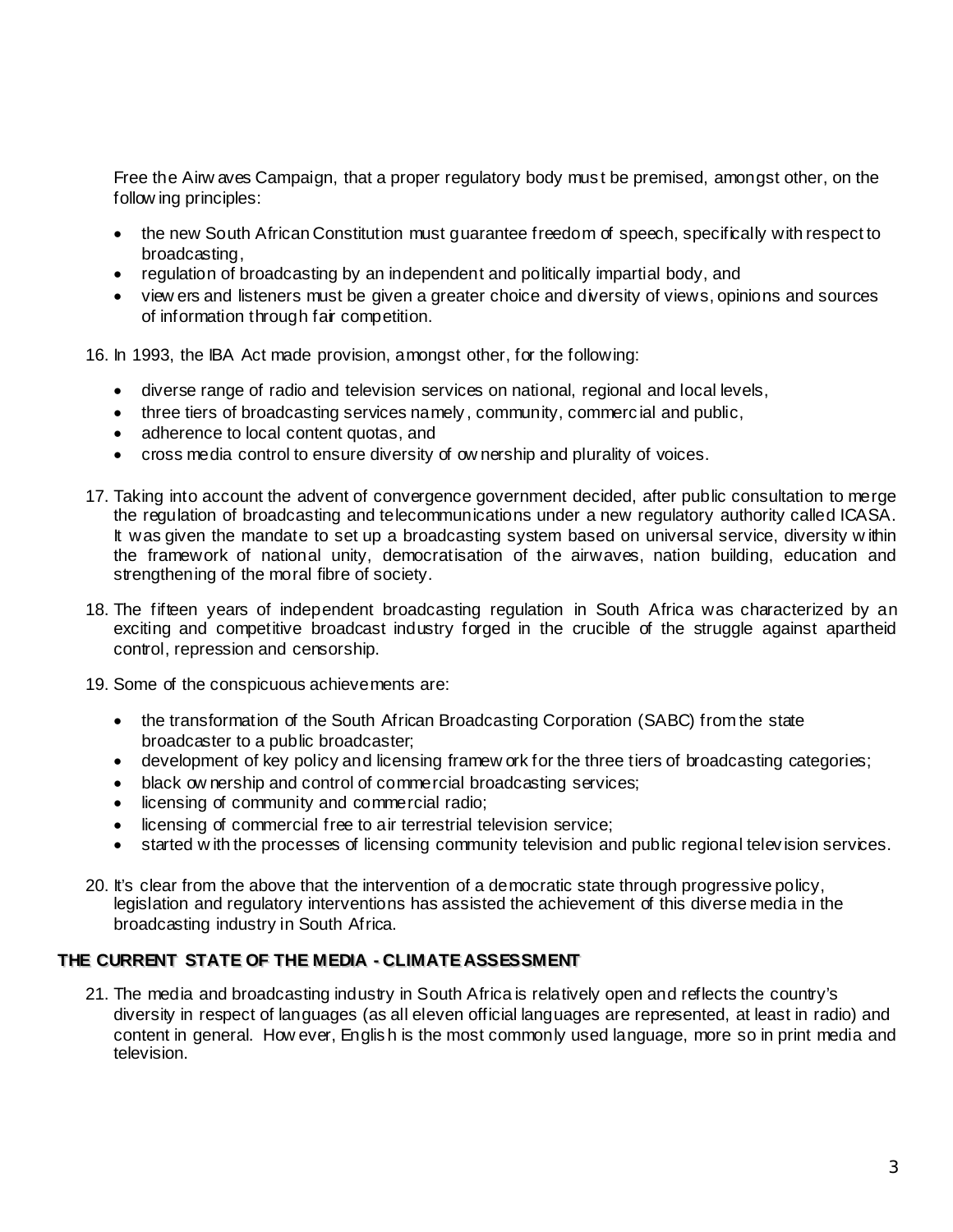- 22. The media and broadcasting in South Africa is guided by the noble principles of editorial independence. The question of the degree of impact of ownership and control to editorial content remains a debatable matter. But the legislative framework that exist promotes diversity in all spheres, from ownership, control, management, newsroom, sources of information and therefore diversity of views and opinions.
- 23. According to the recently published MDDA radio is the most accessible medium of communication, with 94.1% of the adult population having access to radio. The report identifies Avusa, Caxton / CTP, Naspers (Media24), the Independent New spapers Group, Kagiso Media, Primedia and the South African Broadcasting Corporation (SABC) as the major players in the media landscape in South Africa.
- 24. According to All Media Product Survey (AMPS) 2008 Television has a population reach of over 83.8%. Whereas, according to the Audit Bureau of Circulation 2008 (ABC), new spapers and magazines have a population reach of 48% and 40% respectively. South Africa new spapers are presently playing a dominant role as a popular media of communication. South Africa new spapers are aimed at a broad spectrum of readers of the country. More than 5 million new spapers are sold daily in South Africa.
- 25. Of interest, is the fact that South Africa's mobile penetration exceeds that of PC (computer) and internet penetration, and the mobile internet penetration is still in its grow th phase. The report on Information Technology and Communication (ICT) deals w ith this matter conclusively.

# **A. BROADCAST** M**EDIA**

### *Radio:*

- 26. SABC dominates the radio industry, accounting for 41.6% of the total radio audience in the country and it has 18 public radio stations, divided into 15 public broadcasting service (PBS) stations and 3 public commercial services (PCS) stations, covering all official languages.
- 27. There are 13 private commercial radio stations which are regional or provincial stations; they have 16.5% of the total radio adult audience. There is also the Worldspace w hich is a subscription satellite radio service offering a limited number of encrypted channels.
- 28. In 2007, ICA SA licensed new commercial subscription television players being MULTICHOICE, On Digital Media (Top TV), Telkom Media (now called Super5Media) and Walking on Waters to provide satellite television subscription services. ICASA also recently licensed 3 other commercial radio stations in the so- called "secondary markets".
- 29. According to ICASA, there are more than 126 community radio stations, of w hich more than 87 stations are on-air. Community radio accounts for 4.6% of total radio audience, according to AMPS 2008 data.

### *Television:*

- 30. According to AMPS 2008, there are 11.1 million television sets in South African households.
- The SABC has 3 public terrestrial television channels (SABC1, 2 and 3) with total viewership accounting for 69.3% of the total television audience.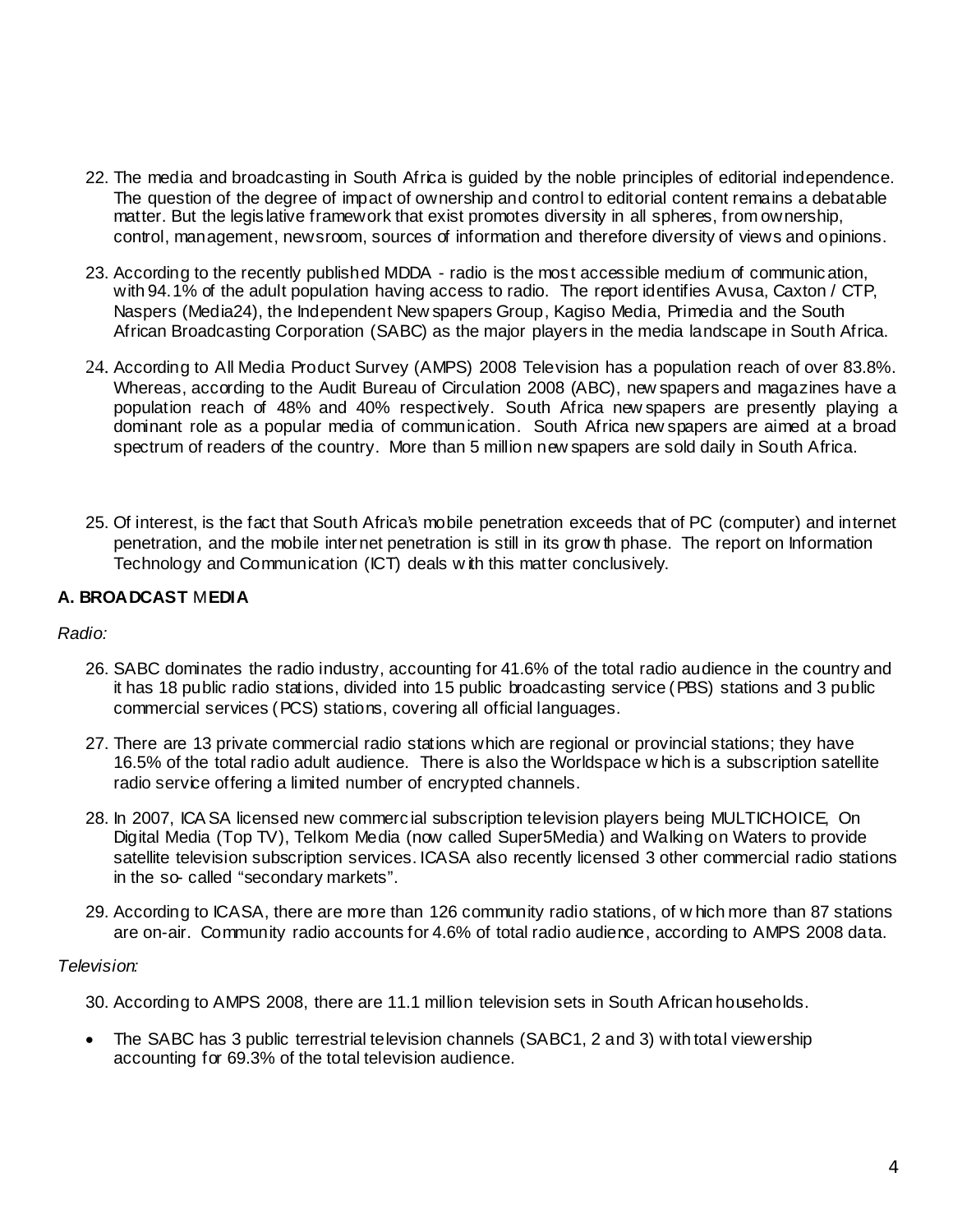- According to Multichoice in the first quarter of 2009, the South African subscription for DSTV is around 1.610 million and M-Net is 128 000.
- etv is the only privately owned free-to-air commercial terrestrial television station and it has an audience of 18.1 million, representing 22.3% of the view ing audience.
- 31. There are 4 licensed community television stations in South Africa, namely:
- Sow eto Community TV in Soweto/Johannesburg (Gauteng);
- Bay Television station in Empangeni / Richardsbay (KZN);
- Cape Town Community TV in Cape Town (Westem Cape) and
- Trinity Broadcasting Netw ork (TBN) (Eastern Cape).
- 32. MultiChoice owns M-Net (Pty) Ltd which broadcasts the M-Net premium channel, the Community Services Netw ork (CSN) w hich targets special interest communities, Sports and the digital satellite bouquet on DSTV. This has been the only pay TV and satellite broadcasting service in the country for 12 years until 2007.

### **B. PRINT MEDIA**

- 33. Print media is by far the largest sub-sector of media sector in South Africa (in terms of the number of titles and ow nership). They are mostly printed in English, Afrikaans and very few in the indigenous languages. The MDDA report indicates that about 940 million newspapers per annum circulate in South Africa, this includes mainstream (or commercial), local, small commercial and community new spapers.
- 34. According to AMPS 2008, the national new spaper readership is 15.2 million. The economically strongest provinces such as Gauteng, Western Cape and Kw aZulu-Natal, receive about 71.9% of the new spaper titles circulating in South Africa, accounting for 69% of the total newspaper readership - a total of 6.6 million readers.
- 35. In terms of new spapers titles available; Gauteng Province accounts for 26.6%, Western Cape Province 19.8% and Kw aZulu-Natal 25.5%. Northern Cape and North West Provinces receive the lowest number of newspaper circulation - below 10%.
- 36. The MDDA report reflects that at least 504 magazine titles w ere identified. A MPS 2008, reflects magazine readership at 12.6 million. The highest magazine readership is in Gauteng at 3.5 million readers followed by KZN at 1.9 million readers.

### **MEDIA OWNERSHIP AND CONTROL**

- 37. According to the MDDA report, there are 13 private commercial radio stations that have historically disadvantaged individual (HDI) ow nership of 58% on average. On the television front, private commercial television station's HDI ow nership sits on an average of 64.4% per television station.
- 38. The positive changes in ow nership stakes in the broadcasting industry, reflects the success of the w ork of the then Independent Broadcasting Authority (IBA) (established in terms of the Independent Broadcasting Authority Act of 1993) and ICASA's regulatory and licensing interventions.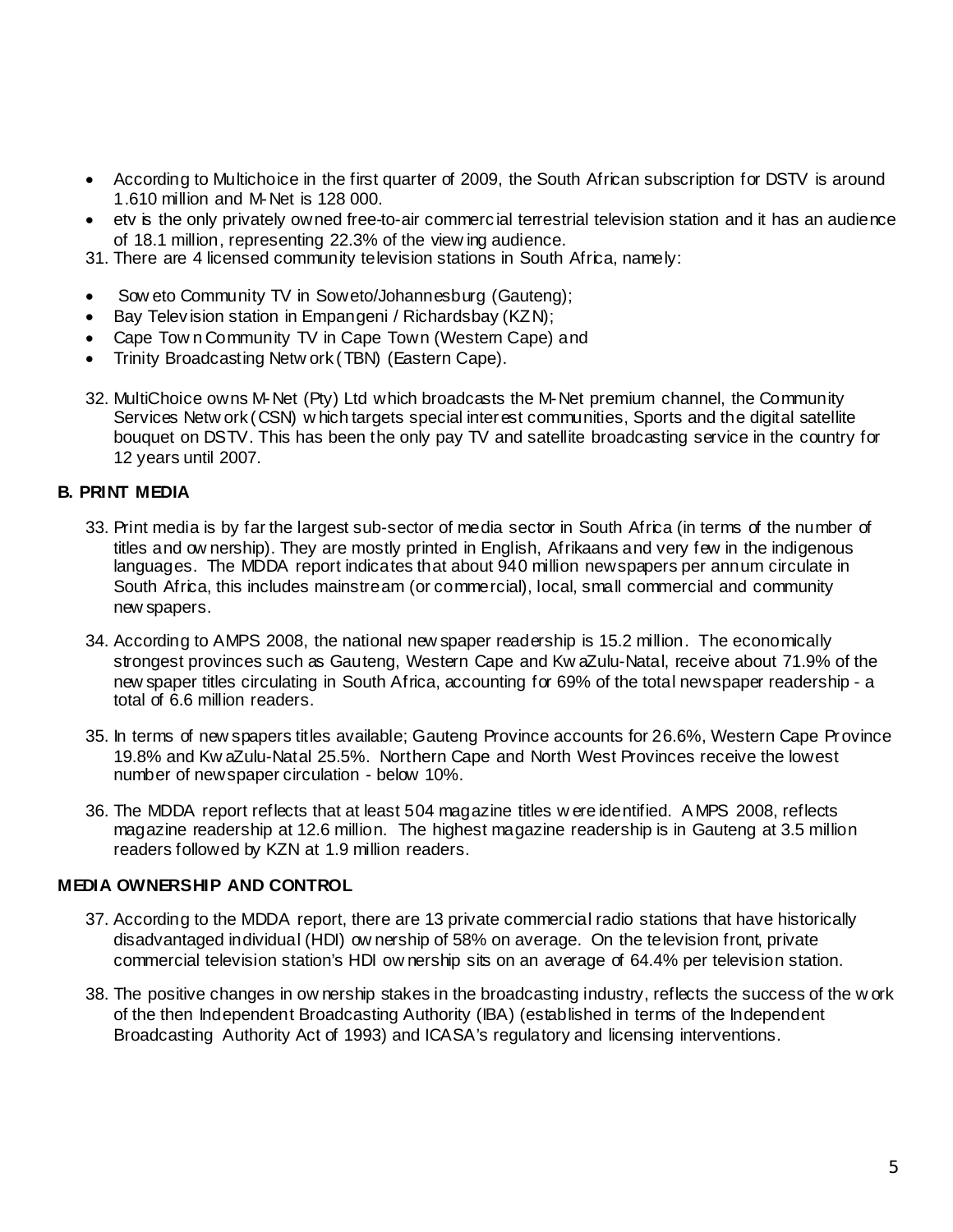- 39. One of the criteria to qualify for licensing enshrined in the IBA Act and now Electronic Communications Act is ow nership by HDIs, limitations on foreign ownership to 20% and that broadcasting is effectively controlled by South Africans.
- 40. The South African print media is concentrated among four major players:
- Naspers through its subsidiary Media24;
- Caxton;
- Avusa; and
- the foreign ow ned Independent New spapers.
- 41. Media 24 is dominant in terms of circulation of new spapers according to the ABC. Regarding ow nership, major print media players such as Media24 and Avusa have some degree of HDI ow nership. The MDDA report shows that Avusa has at least a 25.5% HDI shareholding, Media 24 has 15%, and Caxton and Independent Newspapers have no HDI participation.
- 42. Below is an indication of the major ow ners of print media in South Africa as shown in the MDDA report on ownership and control of media 2009.

| <b>Owner</b>               | <b>HDI</b> | Foreign | <b>Listed</b> | White   | Number of<br><b>Newspaper</b><br><b>Titles</b> | Number of<br>Magazine<br><b>Titles</b> |
|----------------------------|------------|---------|---------------|---------|------------------------------------------------|----------------------------------------|
| Media24                    | 15.0%      | 0.0%    | 0.0%          | 85%     | 65                                             | 89                                     |
| Caxton                     | 0.0%       | 0.0%    | 49.03%        | 50.97 % | 89                                             | 39                                     |
| Avusa                      | 25.5 %     | 0.0%    | 58.2%         | 16.48%  | 23                                             | 32                                     |
| Independent<br>New spapers | 0.0%       | 100.0%  | 0.0%          | 0.0%    | 28                                             | $\mathbf 0$                            |
| Primedia                   | 50.0%      | 0.0%    | 0.0%          | 50.0%   | $\mathbf 0$                                    | 15                                     |

- 43. The MDDA report 2009 states that four large media companies dominate the space w ith Caxton CTP leading the pack w ith 130 identified titles (89 wholly owned and 41 co-ow ned) representing 28.3% of new spaper titles in the country. Naspers through its print media subsidiary, Media24 follows w ith more than 65 titles (i.e., 68 titles including subsidiary Mooivaal Media's titles); the foreign owned Independent Newspapers group owns 28 titles and then Avusa (formerly known as Times Media Limited and then Johnnic Communications) w ith 23 titles.
- 44. These newspaper titles consist of both commercial and local free newspapers. The local new spaper titles w hich are mainly knock and drop carry a fair amount of advertisement and some local community new s in varying degrees. In some cases, advertising revenue these local newspapers (or community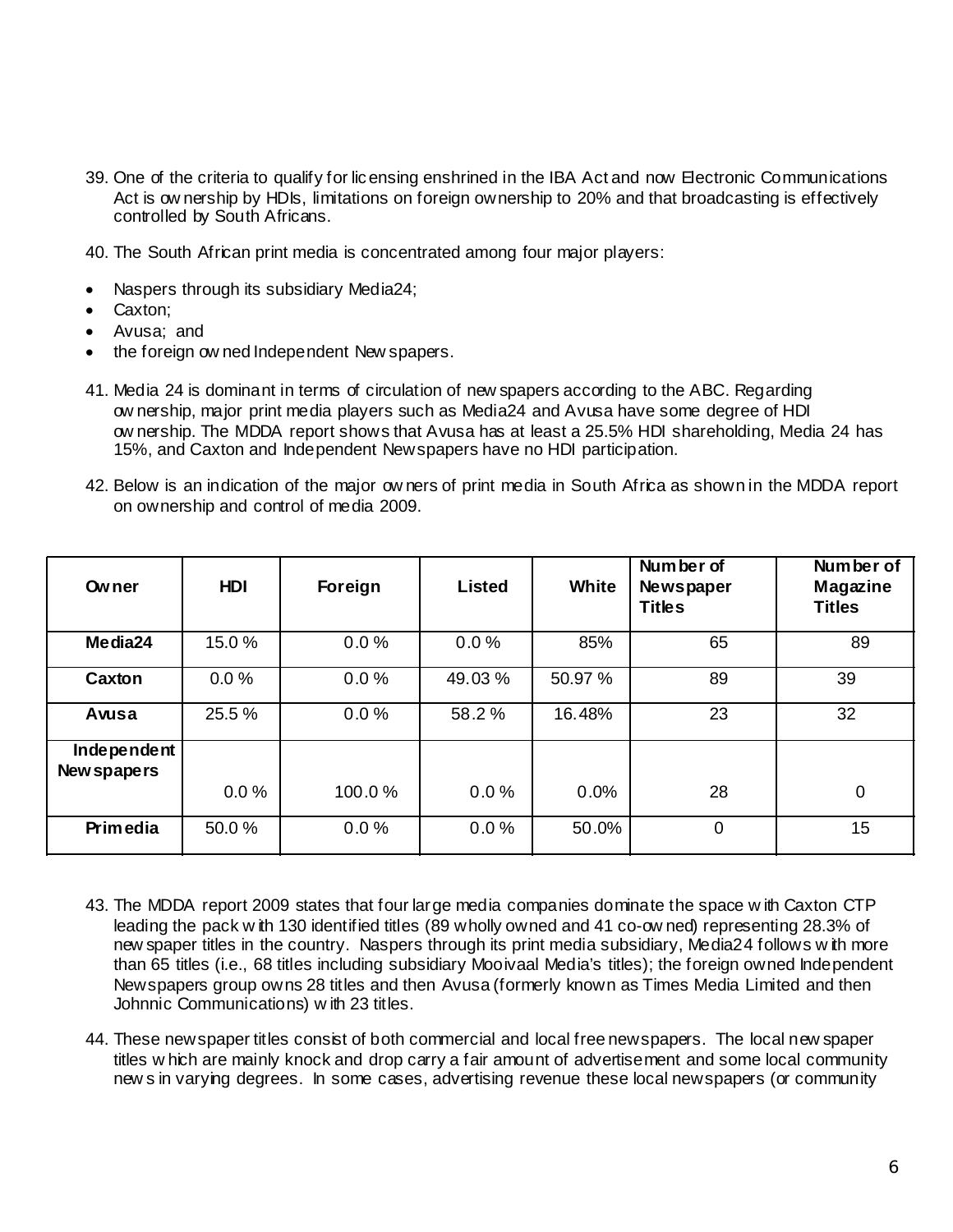rags) surpass revenue made from sales of commercial newspapers. However, these local new spapers are not the community new spapers as defined by the MDDA Act, they are owned by the conglomerates (i.e. CAXTON, Media 24, etc) and not by the community.

### **NATURE OF CHALLENGES**

- 45. Free, independent and pluralistic media can only be achieved through not only many media products but by the diversity of ow nership and control of media. As sites of transformation, information and communication netw orks are subjected to contested politico-economic tussles. That is, the make up of ow nership and shareholdings, the control of management and production of content, the composition of the w orkforce employed in these industries.
- 46. As instruments of transformation, information and communication networks provide essential platforms for debate, information and education around issues shaping the kind of society w eare, and the kind of society w ew ish to become.
- 47. The transformation of the information and communication sector occupies a special place in the changing milieu of the socio-political landscape, since it is a key of reform and revolution in the broader society.
- 48. The Pre-1994 broadcasting system w as characterized by inequality of access, language, cultural and educational programming and lack of diversity and choice in services and in programmes. There was no clearly defined regulatory system w ith some operators fulfilling both a regulatory and broadcaster functions. The regulation of the broadcasting sector was disjointed, w ith regulation and licensing shared by various state departments. The birth of the IBA transformed the broadcasting system.
- 49. Control of the media was one of the most important tools in the apartheid arsenal, and a battery of censorship legislations played a role in helping to ensure the survival of the apartheid regime - in particular, in ensuring ongoing support from its key constituencies by keeping them in the dark in the dark regarding
- 50. Our objectives therefore are to vigorously communicate the ANC's outlook and values (developmental state, collective rights, values of caring and sharing community, solidarity, ubuntu, non sexism, w orking together) versus the current mainstream media's ideological outlook (neo-liberalism, a w eak and passive state, and overemphasis on individual rights, market fundamentalism, etc.)
- 51. There is no question that the media, as an institution deserves and should be afforded the space to flourish as a critical platform for freedom of expression. The ANC has alw ays fought for media freedom which it believes is a cornerstone for any democracy to flourish. All of us have a responsibility to defend media freedom and editorial independence from any form of compulsion, be it political, economic or commercial.
- 52. However, independence from such pressures does not presume that journalists are unique human beings w ith unique journalistic genes and genealogy. They are impacted upon by the environment within which they operate, by the circumstances that spaw n them.
- 53. The media is a contested terrain and therefore not neutral, but reflects the ideological battles and pow er relations based on race, class and gender in our society. It cannot claim that its role is merely to reflect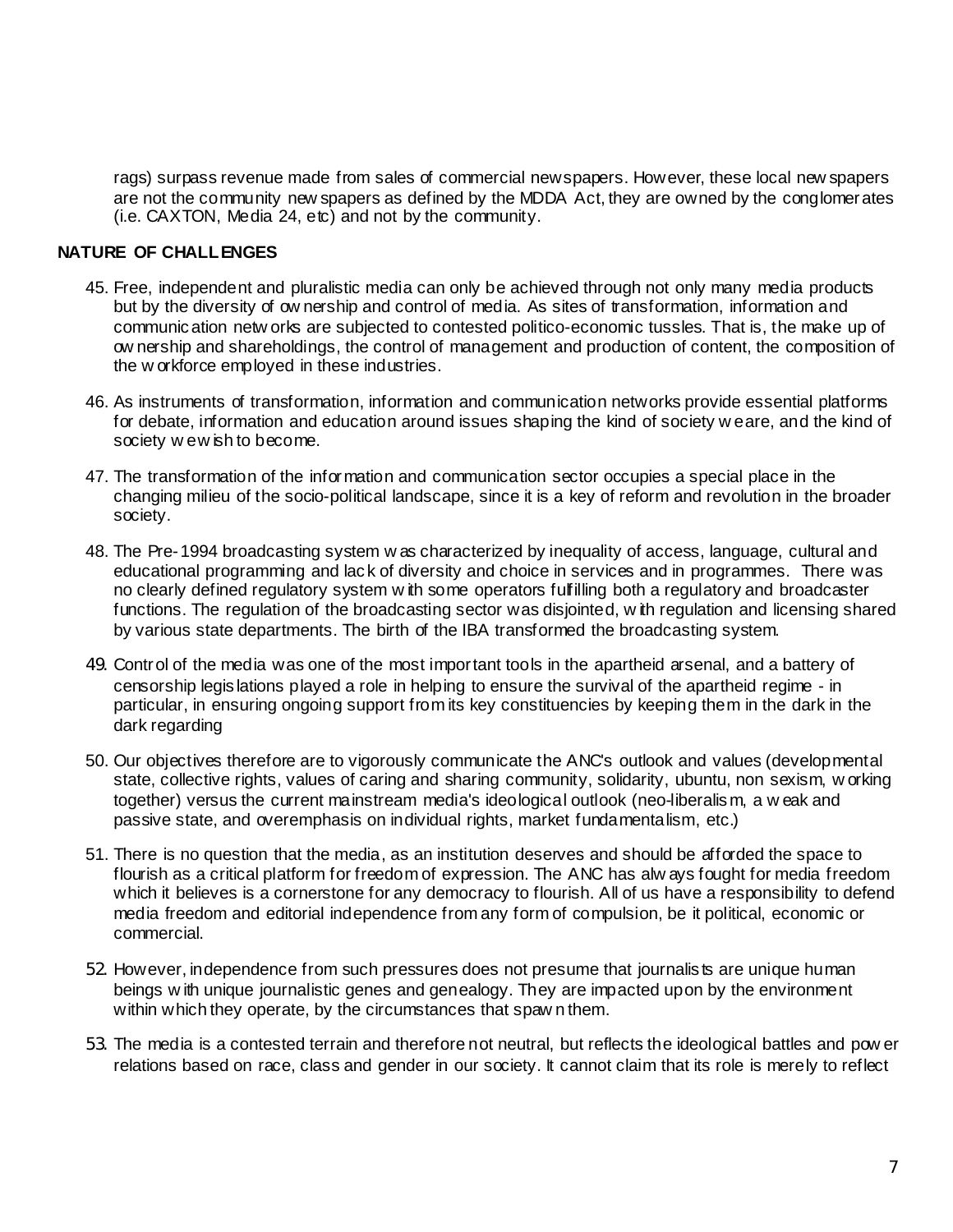interests - rather it helps to shape those interests. In other w ords, print and electronic journalists are not passive transmitters - a clean slate - on w hom events imprint themselves.

- 54. The media are not merely reflective of w hat readers, viewers and listeners want. They do have values and choices which help to shape social preferences. Despite the media's limited direct reach, they occupy an important position to facilitate or to serve as a break on social transformation.
- 55. It would be to relegate the media to a status of social irrelevance to demand that journalists should have absolute freedom - only the inconsequential in social processes have a semblance of absolute freedom. Media as an institution is not a victim w aiting to be abused. It is a repository of immense ideological, economic, social and political pow er.
- 56. The ANC holds that in our National Democratic Revolution (NDR), the media should contribute to the transformation of our country. Building social cohesion and promoting values of a caring society are an essential part of the battle of ideas and must underpin and inform the manner in which the media operates. The accountability and fairness of reporting are central to the objective assessment of the gains of the NDR.
- 57. The ANC is of the view that the media needs to contribute towards the building of a new society and be accountable for its actions. Transformation in the media needs to target the entire value chain and investigate anti-competitive behaviour if any.
- 58. Cursory scan on the print media reveals an astonishing degree of dishonesty, lack of professional integrity and lack of independence. Editorials distancing the paper from these acts and apologies w hich are never given due prominence and mostly which has to be forced through the press ombudsman are not sufficient in dealing with this ill.
- 59. As South Africans w e know the full meaning of unregulated power and unbridled capitalism of the barons experienced by other societies through time. The abuse of positions of pow er, authority and public trust to promote narrow , selfish interests and political agendas inimical to our democracy. This points to the fact that the problem of w hat is called 'brow n envelope' journalism. This type of rot is a much more serious problem than the media is w illing to admit.
- 60. This phenomenon may run even deeper that meets the eye is w hat has now become like permanent briefing sessions betw een faceless leaders w ithin the ranks of our Alliance and some journalists about discussions taking place in confidential meetings. These relationships are probably more than just ordinary media sources inside our organizations, but possibly involve payment arrangements.
- 61. The tendency of dismissing any criticism of the media as an attack on press freedom results in the media behaving like a protection racket and leaves no space for introspection. For its ow n credibility, and in order to be at the forefront of determining the agenda for change and not against change, w e have a responsibility to assist the media need to shape up.

### **FREEDOM OF EXPRESSION PUT INTO PERSPECTIVE**

62. Human civilisation has evolved, in terms of social organisation, to identify principles that are universal in the framew ork they define, but principles that find concrete expression in given polities. In other words,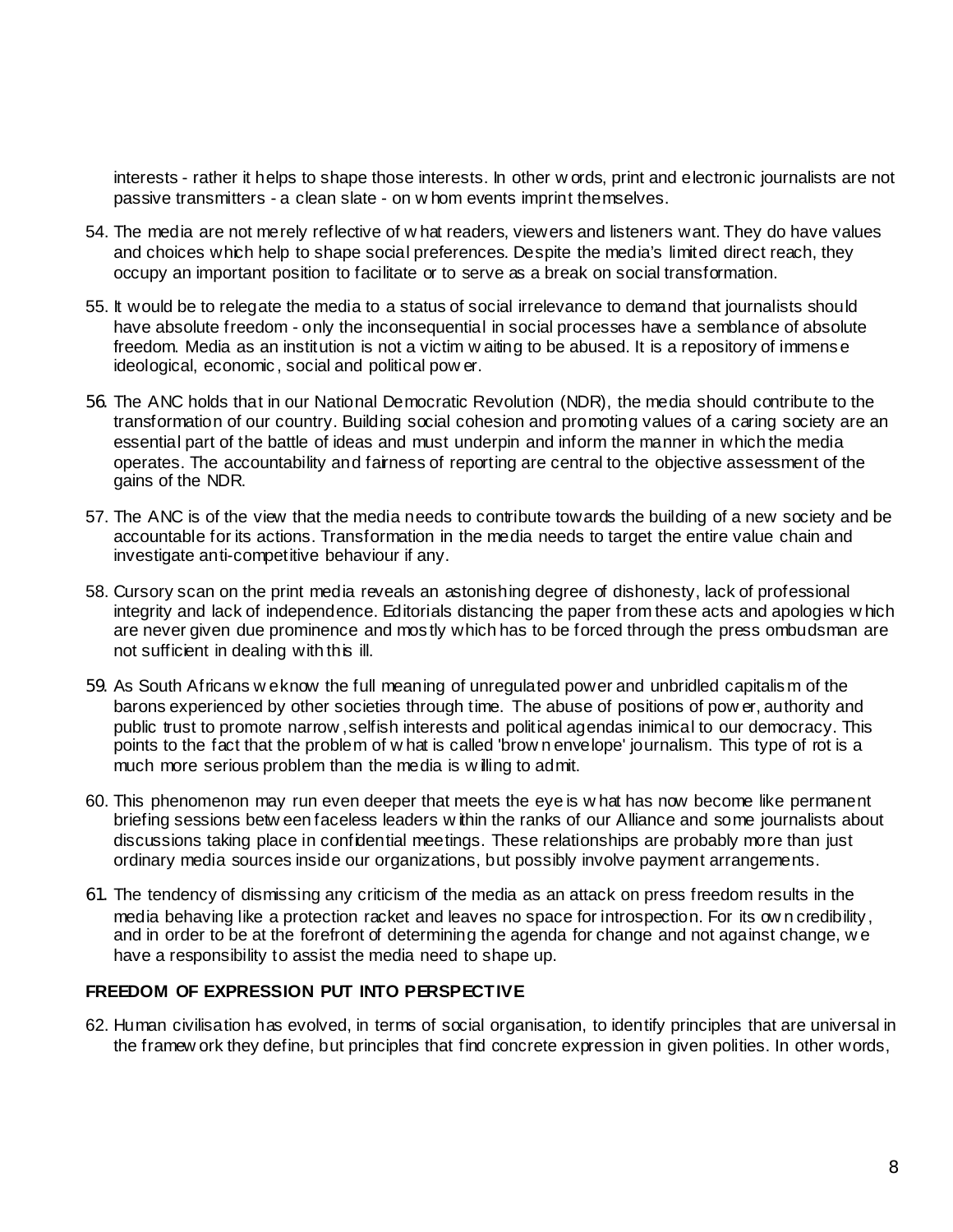the restatement of principle does not resolve the detailed matters of their concrete manifestation in dayto-day life.

- 63. In our situation, these principles are found in the Constitution and Bill of Rights, particularly freedom of expression and of the media. One can also assert w ithout fear of contradiction that, in actual practice, a defining texture of our democracy has been to allow the creativity and talent of w riters and producers free reign. Yet, we have to accept that, as with any rights, there are corresponding responsibilities and limits. Without these, anarchy would be the order of the day.
- 64. However, positing media freedom only in constitutional and legal terms is inadequate. We need to examine other, and perhaps more fundamental, expressions of media freedom. One of these is the issue of ow nership and control.
- 65. There can be no full realisation of media freedom in a situation of grow ing conglomeration of ownership and homogenisation of content. One consequence of such conglomeration is that new srooms are being cut dow n; research capacity is being decimated; and lifting from the wires as distinct from real investigative w ork is becoming the norm.
- 66. There is no doubt that the freedom of expression is in the self-interest of all those w ho believe in democracy. It is quite true that there can be a temptation, especially in political office, to constrain such freedom of expression and media freedom in particular; but in our society we can say without fear of contradiction that most of those who believe in democracy (led by the ANC) know that there can be no real transformation without freedom of expression and media freedom.
- 67. Freedom of expression needs to be defended but freedom of expression can also be a refuge for journalist scoundrels, to hide mediocrity and glorify truly unprofessional conduct. Freedom of expression means that there should be objective reporting and analysis which is not coloured by prejudice and self interest.
- 68. Freedom of expression means that we should all try to ensure diversity: diversity of content, diversity of sources of information, diversity of ow nership and diversity of outlook and responses in our advertising industry.

### **MEDIA FREEDOM PUT INTO PERSPECTIV E**

- 69. Media freedom, like any other freedom, can be enjoyed for its ow n sake. But media faces the danger of consigning itself to social irrelevance if it ignores the national mission as contained in our Constitution. Thus its value will be defined more as a popular source of amusement - the opium that dulls the senses - and an institution that connives in the destruction of the very values that make its existence in freedom possible.
- 70. Media and communications sectors are highly important strategic sectors in the process of economic development and reconstruction. The mass media have been identified as having a crucial role to play in extending processes of democratic participation.
- 71. In the Reconstruction and Development Programme (RDP), democracy is conceptualised as being based in large part on w idespread popular participation in decision-making processes. This was seen as necessitating a democratic communications and information policy, w hich envisaged a central role for a transformed media and communications system in the extension of democracy.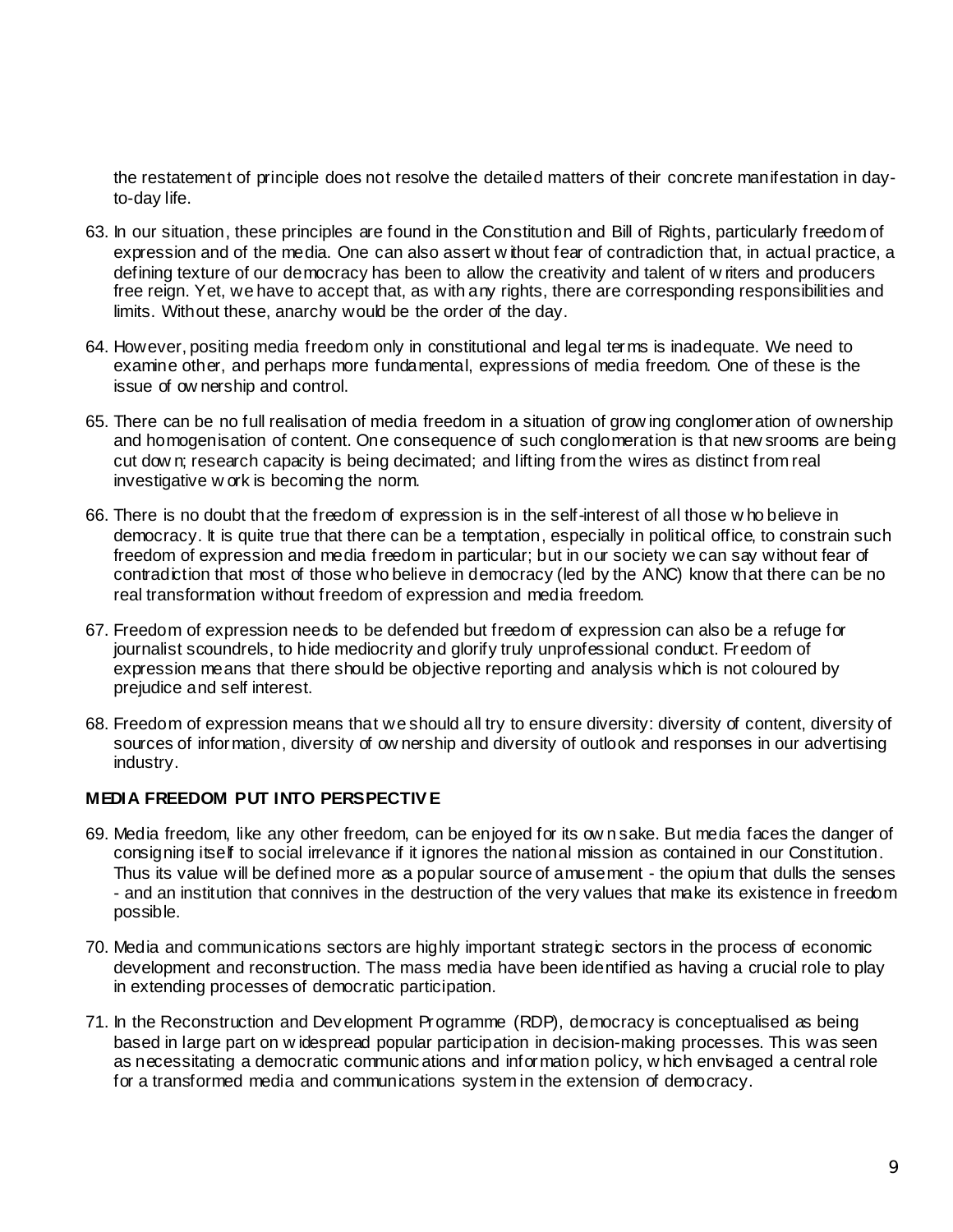- 72. Given the history of monopolistic broadcasting and an oligopolistic print media in South Africa, the ANC has equated democratisation w ith the introduction of more competition and the entry of so-called 'black empow erment' capital into the print and broadcasting media.
- 73. It is critical to appreciate the broader context to emphasize the significant role media can play in helping the different people to communicate with each other in order to strengthen democracy, promote a culture of human rights and enable all to participate fully in economic grow th and speed up transformation and development. Information is knowledge and it is pow er. This can only be achieved if every citizen wherever they are located, rural or urban, poor or rich have access to a choice of a diverse range of media.
- 74. Media also provides a window of transparency in society and injects life to a country's economy by publishing financial and market information to citizens, allow ing them to participate freely and fruitfully in their country's economy. Free, independent and pluralistic media can only be achieved through not only many media products but by diversity of ow nership and control of media. Diverse and pluralistic media is very important and central for our democracy, more so as it comes many years after the Windhoek Declaration w hich was endorsed by UNESCO promoting press freedom, independent and pluralistic media. It is not by accident that member states adopted declarations like the Windhoek Declaration and WSIS Declaration, etc.
- 75. It is because of an acknowledgement of the importance of diverse and pluralistic media for the sustainability of democracy. Diversity of views and opinions promoting different perspectives enriches citizens to participate in a people driven democratic process. It is therefore in the interest of states to support media diversity and pluralism.
- 76. Media being recognised as the fourth estate (in addition to the legislature, judiciary and the executive) is an important medium for both state and citizens. It informs, educates, entertains and provides a platform for dialogue necessary for democratic discourse. Any democracy for it to be sustainable, it needs free and diverse media. The freedom of the media is protected by the legislative framew ork, in particular the constitution law .
- 77. A democratic state has a responsibility to support and promote a free and diverse media, as this is in the interest of its citizenry and sustainability of its rule. Diverse views and opinions, diverse sources of information empower citizens to participate in a democracy. Media freedom as enshrined in the Constitution of South Africa should be enjoyed by all citizens, including media practitioners, consumers.
- 78. Media diversity supports, promotes, deepens, consolidates and strengthens democracy, nation building, social cohesion and good governance. There can be no real media freedom without diversity in ow nership of the media. Especially for the poor, media freedom should be understood to include their participation not merely as consumers, but also as producers of new s and analysis.
- 79. There can be no real media freedom if commercial imperatives start to impact directly on the content on a day-to-day basis. Where the bottom-line dictates content in the pervasive manner and editors are held on a leash, the consequence is that advertisers, marketers and some politicians determine news and analysis, and stories are sometimes spiked at their behest.
- 80. There can be no real media freedom under conditions of unique manifestations of censorship: selfcensorship and w hat we would refer to as "peer censorship". Self-censorship in the sense that media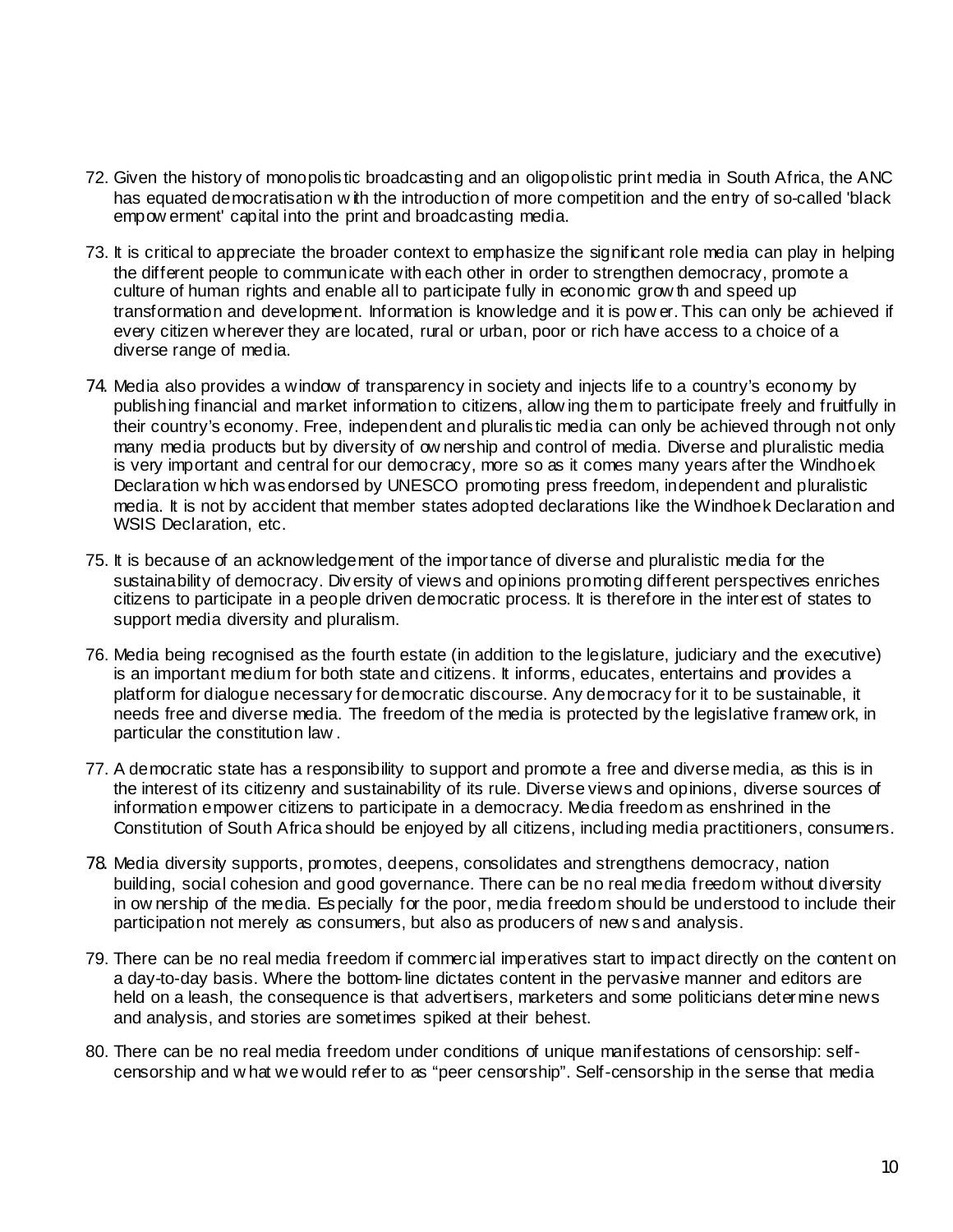sometimes tends to defer to pow erful interest groups, to the extent of avoiding to examine complex issues in their contradictory manifestations.

- 81. There can be no real media freedom under conditions of unique manifestations of censorship: selfcensorship and "peer censorship." This is the tendency among journalists themselves to seek to dictate to others how they should cover issues. In the recent past anyone who dared to acknow ledge progress in service delivery and government performance was condemned by peers as a lapdog.
- 82. Sensation is then pursued for its ow n sake and the balance among education, information and entertainment is missed. An approach is then encouraged w here each media house competes with the other in dumbing dow n. Thus instead of carefully devised strategies to find and occupy niches, competition develops around "tablodisation" of content; and pursuit of quantity w ithout quality becomes the new deity.
- 83. Media cannot demand respect if it fails to assume its responsibility as a public utility in the popular search for a better life. This does not require "sunshine journalism". It needs media to critique public policies and their implementation, but do so in a manner that adds value to the national endeavour and reflect on the broader questions about how our souls are being poisoned by the spirit of conspicuous consumption in a socio-economic formation that encourages greed.
- 84. The question of 'self-regulation' by the media and the necessity for an independent 'media tribunal' is a matter that should be brought back onto the agenda!

#### **RECOMMENDATIONS AND PROCESSING OF THE CONGRESS RESOLUTIONS**

#### **ON THE MEDIA APPEALS TRIBUNAL (MAT)**

- 85. Our Constitution and Bill of Rights guarantee the right to information and comment, freedom of speech and that of the media. The freedom of expression and the right to information also imply the right to speak and even the right to be heard. In other w ords, we should seek mechanisms for those w ho are disadvantaged to acquire the w herew ithal to air their views.
- 86. They should not merely be recipients of the views of others, but they should also have the right to impart their ow n information and ideas. Information about social phenomena should not be the preserve of the rich and the pow erful.
- 87. Press freedom is an important human right enshrined in our constitutional dispensation, which must be protected and promoted. It is important to note that rights go hand in hand with responsibility hence the need for a balanced, independent mechanism to adjudicate complaints between the media and society.
- 88. The ANC having regard to concerns raised by a number of citizens and complaints from a number of people who have been victims of unfairness and unsatisfactory decisions of self-regulatory body resolved to investigate a possibility of establishing a Media Appeals Tribunal (MAT) at its  $52<sup>nd</sup>$ Conference in Polokw ane.
- 89. Media, Entertainment & Arts Alliance (MEAA) of Australia in their "Recommended Revised Journalist Code of Ethics say:
	- *"Many journalists work in private enterprise, but all have these public responsibilities*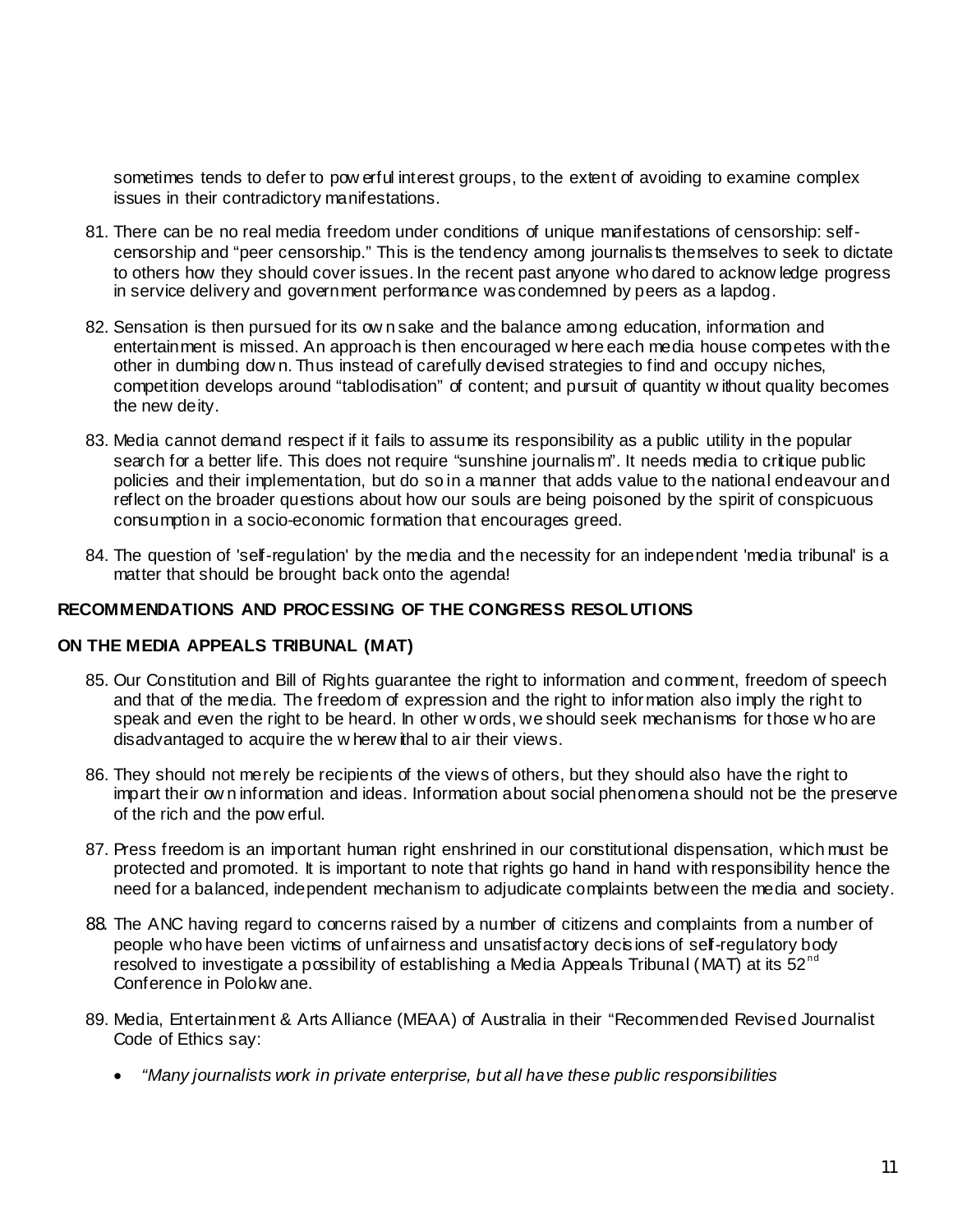- *"They scrutinise power, but also exercise it, and should be accountable.*
- *"Accountability engenders trust.*
- *"Without trust, journalists do not fulfil their public responsibilities".*
- 90. If then media occupies such a hallowed position as a contributor to the evolution of nations, w hat frames of reference should it define for itself?
- 91. There is no other option media has to be accountable. Media accountability relates to tw o related but distinct ideas, namely: structured and checked accountability.
	- *Structured* in such a w ay as to maximise its potential benefits while minimising the risk of arbitrariness via a system of principles indicative of the manner in which it will be exercised.
	- *Checked* via both internal review procedures and external scrutiny by independent bodies such as the courts.
- 92. Structured accountability means a requirement to give an account of one's action, either directly to the public or via public authorities, w hich w ill often feed into but is not necessary connected to Checked accountability, which means to be accountable in a sense of being liable to sanction if found to have acted in breach of some requirement or expectation attaching to the exercise of pow er.
- 93. Many who find themselves "in the news" are unhappy about the way their story has been presented or the w ay journalists have obtained information. Many laws restrict w hat can be published but not the behaviour of journalists, and there are few legal remedies for inaccurate reporting.
- 94. Legal aid is not available for libel cases, which are expensive. There is no statutory regulation of the press. Instead there is an entirely voluntary system w hich does not have the force of law. There continue to be a need to strengthen self-regulation by the press.
- 95. In order for a complaint to be accepted by the Press Ombudsman, the aggrieved party has to agree to waive his or her constitutional right to take the issue to the courts if he or she disagrees with the selfregulatory system's verdict.
- 96. This situation is untenable. There is a need to strengthen, complement and support the current selfregulatory institutions (Press Ombudsman) in the public interest. As a profession media can establish its ow n mechanism to deal w ith its ethical issues and to regulate conducts and some internally inherent conflicts.
- 97. However, this is limited and is not sufficient to deal with and address external manifested conflicts betw een the affected party and the aggressor w hich media often is. A balance has to be found which is fair and just, and w hich is in the interest of all and not just the media.
- 98. The mere fact that the press ombudsman is from the media ranks, a former journalist, and is not an independent person w ho looks at the media from the layman's perspective poses an inherent bias tow ards the media with all interpretations favourable to the institution and the other party just have to understand and accept the media w ay which is grossly unfair and unjust.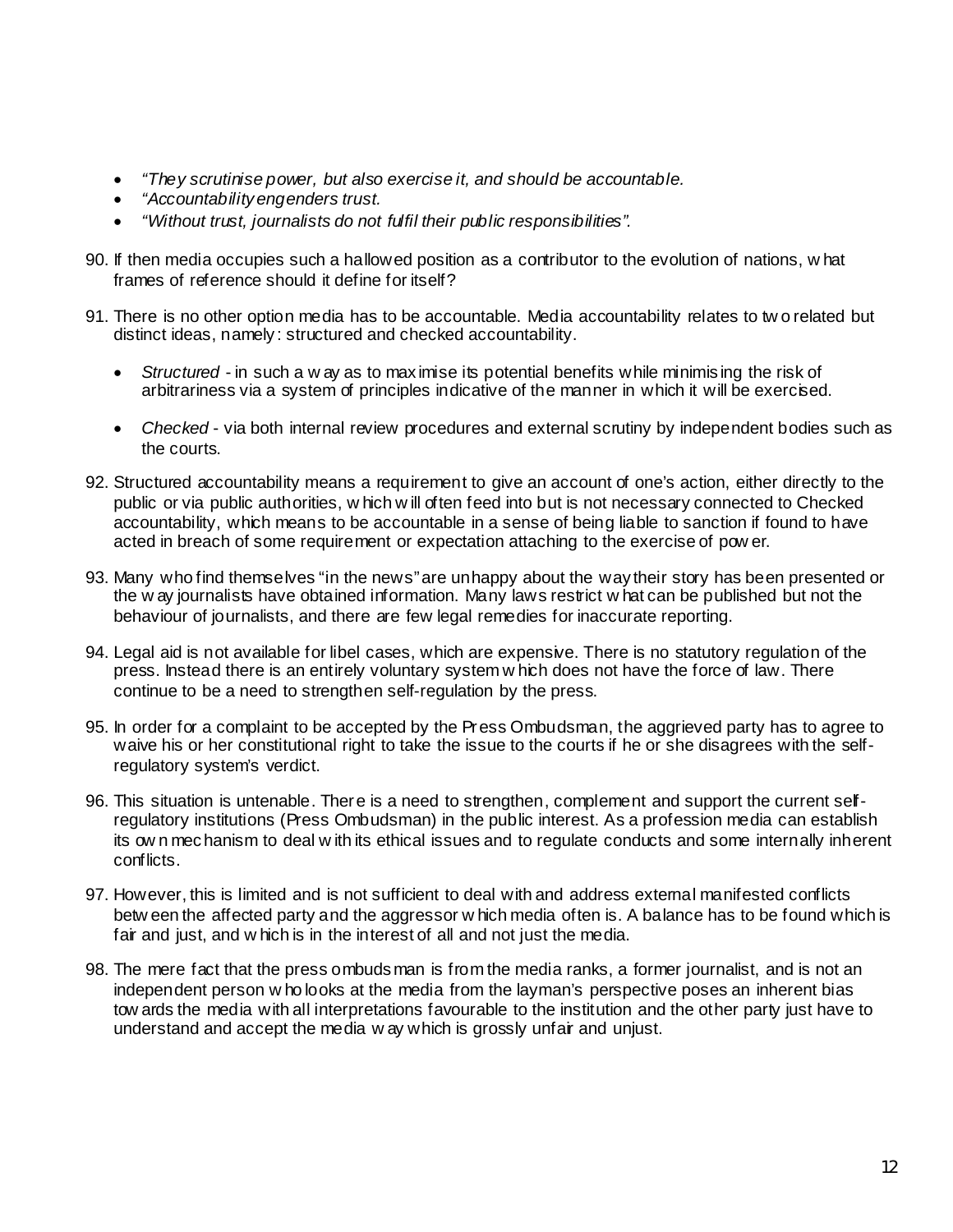- 99. On reading and interpreting the Polokw ane Resolutions the media has not been lacking in bravery behind the armour of collective self-defence. Its reaction has shown hypersensitivity to criticism and misses the point that people need recourse w hen media freedom trampled their rights to dignity and privacy.
- 100. It is our view that the discourse on the need for a MAT should be located within a proper context. It has to be understood as an initiative to strengthen the human rights culture embodied in the principles of the Constitution and an effort to guarantee the equal enjoyment of human rights by all citizens. Further, it would legalise and strengthen the work of the press ombudsman.
- 101. It particularly relates to the balancing of human rights in line with section 36 of the Constitution of the Republic. This especially relates to the need to balance the right to freedom of expression, freedom of the media, with the right to equality, to privacy and human dignity for all.
- 102. We hold the view that the creation of a MAT w ould strengthen, complement and support the current self-regulatory institutions (Press Ombudsman/Press Council) in the public interest. Currently, citizens are subject to the decisions of the Press Ombudsman or taking the matter to Courts if s/he is not satisfied with the ruling of the Press Ombudsman. As a result, matters take long to clear the names of the alleged wrong doers by the media. Further, this is an expensive exercise for an ordinary citizen.
- 103. The  $52<sup>nd</sup>$  National Conference Resolution tasked the ANC to investigate the desirability of setting up an independent statutory institution, established through an open, public and transparent process, and be made accountable to the Parliament of South Africa. It said, the investigation should further consider the mandate of the media appeal tribunal and its pow ers to adjudicate over matters or complaints expressed by citizens against print media, in terms of decisions and rulings made by the existing self-regulatory institutions, in the same way as it happens in the case of broadcasting through the Complaints and Compliance Committee of ICASA.
- 104. The proposal for MAT is meant to provide a platform for citizens to be fairly treated through an independent process supported by public funds and accountable to the people through parliament.
- 105. The investigation is to further consider remedial measures w hich w ill safeguard and promote the human rights of all South Africans. The media and other stakeholders, including civil society, shall be consulted to ensure that the process is open, transparent and public.
- 106. Instead of the ANC with all its bias and firm views we believe that the democratic parliament should be the one charged w ith this mandate in order to guarantee the principles of independence, transparency, accountability and fairness. This process should be initiated and driven by the democratic parliament through a public hearing process.
- 107. Parliament should be seized w ith this matter to consider the desirability w hether MAT be a statutory independent institution, established through an open, public and transparent process, and be made accountable to parliament.
- 108. Parliament should consider the mandate of the media appeals tribunal and its pow ers to adjudicate over matters or complaints expressed by citizens against print media, in terms of decisions and rulings made by the existing self-regulatory institutions, in the same w ay as it happens in the case of broadcasting through the Complaints and Compliance Committee of ICASA.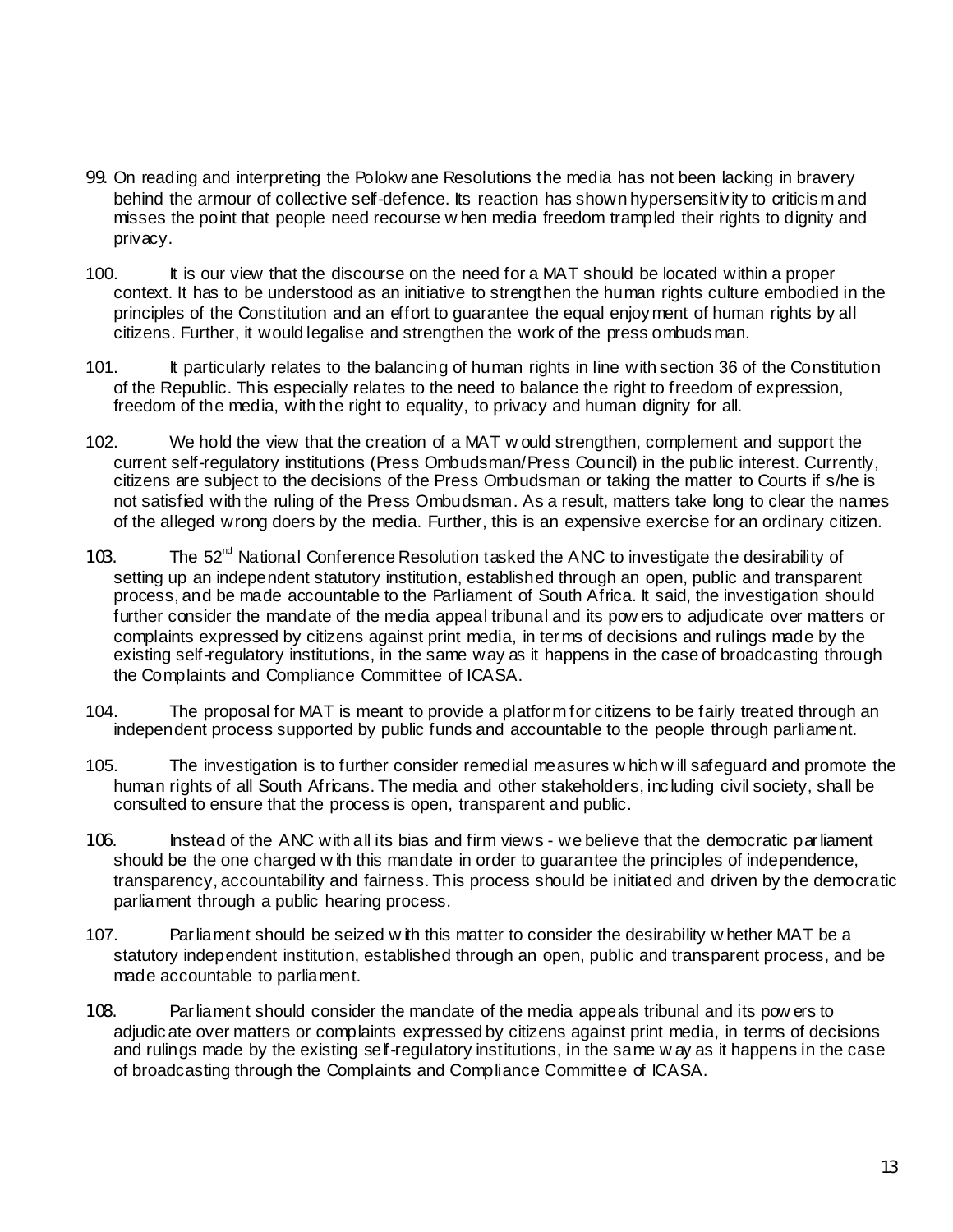109. Parliament should also investigate the ownership and control of print media in South Africa, challenges thereof and w hat needs to be done to change the tide.

### **ADDRESSING COMPETITION ISSUES IN THE PRINT MEDIA**

- 110. The problems of concentration dictate the need for a Competition Act which is applicable to the media. And it is precisely because of market failure that you need to ensure that those w ho do not have access to resources can get that access in order to participate equitably in the media environment.
- 111. The Competition Commission should be approached to investigate uncompetitive behaviour regarding monopolistic behaviour, price collusion, access to general services and so on. Consideration need to be given to the question of ow nership of printing houses and how this impacts on media houses that do not have these resources.

#### *Broadcasting system:*

- 112. The democratic and public broadcasting system should be aligned to the developmental goals of the state. Funding mechanism for public service broadcasting must be created and predominantly be dependent on public funds, as per the ANC's  $51<sup>st</sup>$  and  $52<sup>rd</sup>$  National Congress Resolutions.
- 113. The mechanism should support the funding of SABC, community broadcasting, local content development, rollout of broadcasting transmission/signal distribution infrastructure in rural areas thereby ensuring access to broadcasting services by all citizens and support any other objective intended to enhance media development and diversity in the country.
- 114. The system should ensure that new technologies, digital broadcasting are used to enhance the objective of achieving universal service and access to broadcasting services by all citizens. Infrastructure should be rolled out to cover rural areas, which have been disadvantaged in the past broadcasting system.

# **ESTABLISHMENT OF THE MEDIA CHARTER**

- 115. In the late 1990s government decided to introduce new policy calling for broad-based black economic transformation. In 2003, the government released a strategy for Broad based Black Economic Empow erment (B-BBEE) which defines B-BBEE as an integrated and coherent socioeconomic process that directly contributes to the economic transformation of South Africa and brings about significant increases in the numbers of black people that manage, ow n and control the country's economy, as w ell as significant decreases in income inequalities. Subsequently, an Act of Parliament was enacted; Broad based Black Economic Empow erment Act.
- 116. Further, a generic score card w as developed including 7 important elements. Each element w as given a score out of a maximum of hundred points. The 7 elements included ow nership (20 points), management control (10 points), employment equity (15 points), skills development (15) points, preferential procurement (20 points), enterprise development (15 points) and socio-economic development (5 points). Companies w ere given an overall score in terms of these various elements.
- 117. The Strategy was follow ed by the B-B BEE Act passed in 2003 and promulgated in Jan 2004. The Act outlines all the issues surrounding the development of codes of good practice and outlines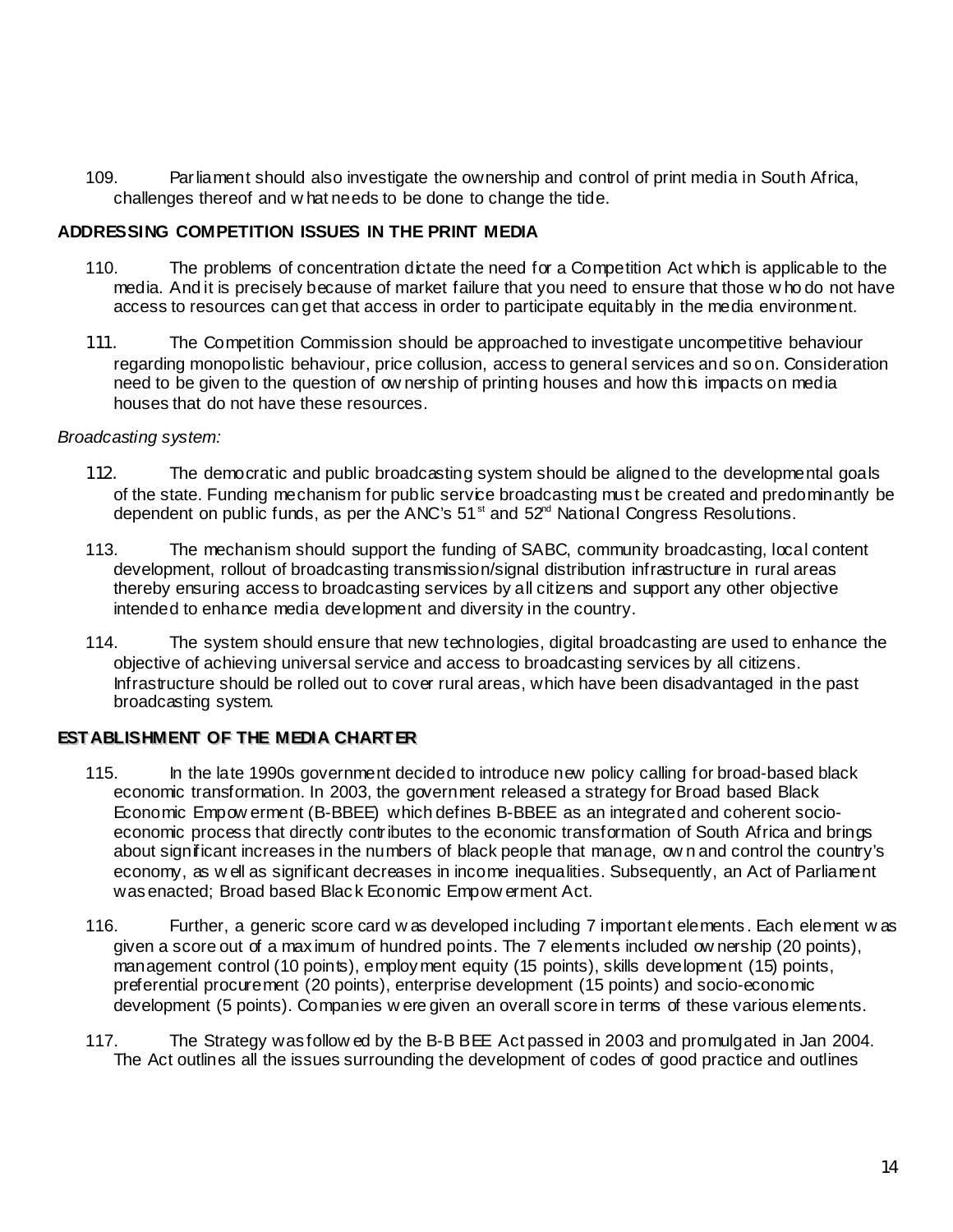govt's leverage for the implementation of B-B BEE. Government departments and public entities now take companies' BEE credentials into account when:

- determining qualification criteria for the issuing of licenses and concessions or other authorisations in terms of any law,
- developing and implementing a preferential procurement policy,
- determining qualifications criteria for the sale of state-owned enterprises, and
- developing criteria for entering into partnerships w ith the private sector.
- 118. Different sectors in the economy, including the Information and Communication Technology sector, the Marketing, Advertising and Communications sector, developed their ow n transformation charters - the ICT Charter and the MAC Charter. The broadcast media is included in the ICT Charter process and the ICASA regulatory interventions.
- 119. Irrespective of the state of the charters in terms of being gazetted by the minister, the point is that media (in particular print media) does not have nor is in a process of developing a transformation charter, despite the regrettable degree of transformation as reported in the MDDA's Ow nership and Control Report.
- 120. This reality calls to question, the commitment of print media to the transformation agenda or if such commitment exist the w ill to implement it, w hich this country has collectively committed to, in terms of the Constitution.
- 121. We propose that the democratic parliament through a public hearing process should probe the necessity of a Media Charter as it did through the inquiry on advertising that led to the MA C Charter, challenges thereof and w hat needs to be done to bring about transformation and to change the tide in the print media.
- 122. The problems of concentration dictate the need for the Competition Commission to investigate the anti-competitive dynamics in the print media value chain that is paper, printing and distribution.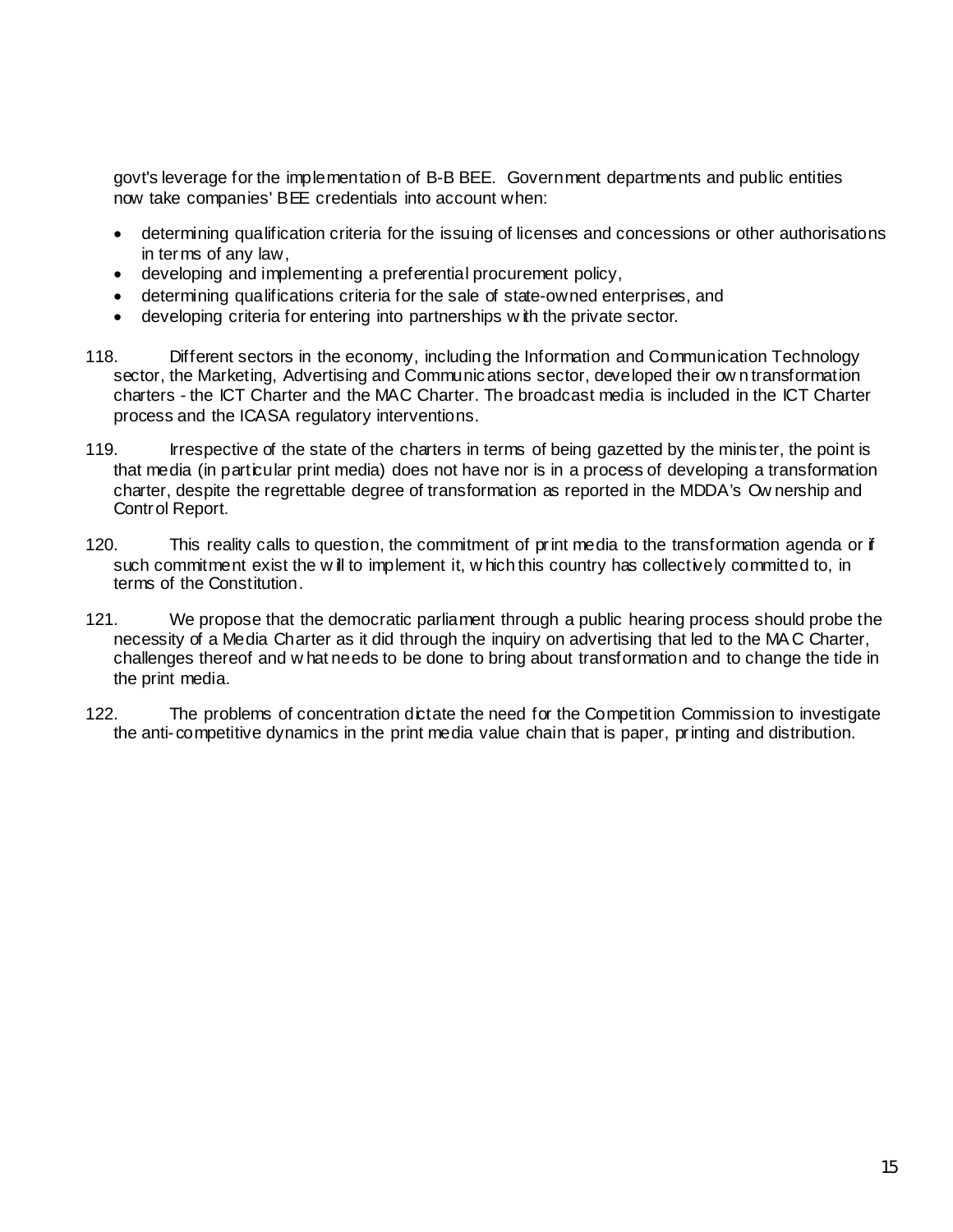# **ON MEDIA DIVERSITY**

- **1.** The 52<sup>nd</sup> National Conference resolved on the need to strengthen the capacity of the MDDA in order to pursuit its mandate. The Electronic Communications Act of 2005 provides for a percentage prescribed by the Minister of Communications and ICASA to be contributed through regulation by all electronic communication services and netw ork licensees for universal service and access.
- 2. This requirement includes broadcasting service licensees. The law recognised the contributions already made by broadcasting service licensees to the MDDA and resolved that these be set off against the prescribed regulation. Accordingly, broadcasting service licensees have signed agreements to continue make their contributions through the MDDA as their compliance to the ICASA Regulation. This contribution is currently 0.2 % of the annual turn-over of their licensed activities.
- 3. In the past six years the MDDA has supported more than 300 projects throughout the country w ith just more than R110m. Its interventions and support have been in the areas of infrastructure support, operational support, capacity building, research and training, technical and advocacy and lobbying. It has also partnered w ith the MA PPPSETA in respect of skills development interventions.
- 4. These projects continuously face sustainability challenges as they mostly operate in areas w ithout strong economic base and worse in the recent years where even the little advertising they received is shrinking.
- 5. Our government should devise mechanism to increase its funding of the MDDA and other such public entities including the SABC, SENTECH. The pursuit of the mandate of MDDA cannot be largely dependent on the commercial financial contributions. Even though mainstream media is committed to the noble cause of the MDDA, public funds are required to be the large base of source of funding.
- 123. Media diversity supports, promotes, deepens, consolidates and strengthens democracy, nation building, social cohesion and good governance. Our government should ensure that every citizen has access to a diverse range of sources of information and media in languages of their choices (in particular indigenous languages). Newspapers, radio and television are expensive to produce, you need to pay journalists, photographers to take the pictures, sub editors to put the stories and pictures in, printers to print, a w hole network to distribute to the point of sale.
- 124. Our government is one of the biggest advertising spenders. Concerted decision by all spheres of government to advertise in the community and small commercial media which produces media in the languages spoken by communities, will assist sustain and grow this media.
- 125. In the print media space, there is a big challenge of affordability and sustainability by the new media entrants. The high cost of printing machines prohibits smaller media ow ners from grow ing into some significant operation. Transformation of ow nership and control in the media sector requires more focus, including the assessment of anti-competitive behaviours in the print media value chain.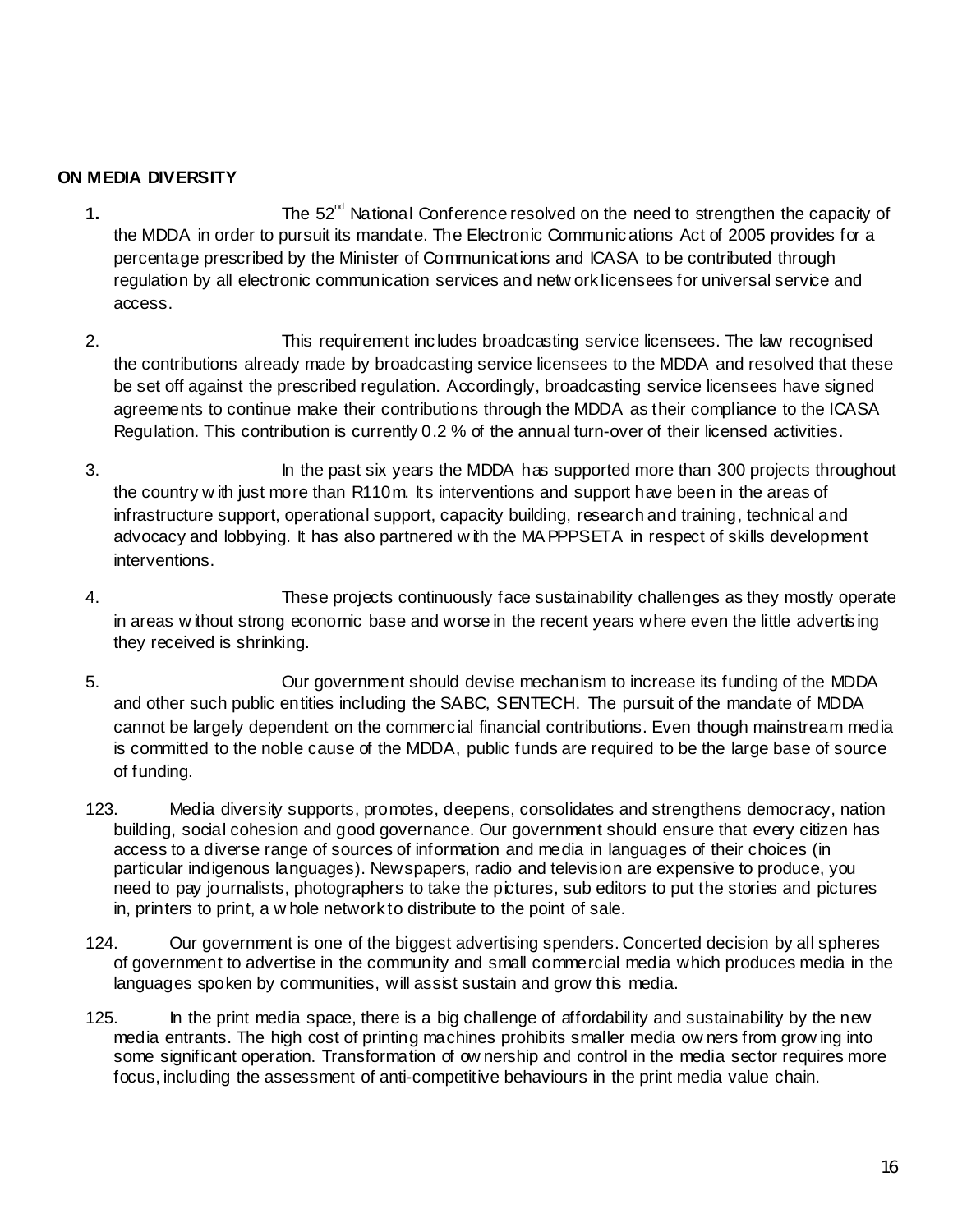- 126. It is not enough to focus on employment equity thus ignoring ow nership transformation. As at 2009, media assets are therefore still owned largely by the four major media companies (Naspers, Caxton, Independent New s Media and Avusa) w hose HDI ownership is below 26%.
- 127. For any meaningful transformation to take place, the MDDA needs to be capacitated (as resolved in the  $52<sup>nd</sup>$  National Conference, Polokw ane) so as to come up w ith viable funding plan and support strong titles to compete equally and fairly w ith the established media.
- 128. This may include support for provincial printing presses owned and controlled by media cooperatives. This w ill help new print media companies to be independent of the big media operators.

### **BATTLE OF IDEAS**

- 129. The ANC more than any other political parties has commitments and top most ideas that people overwhelmingly voted it into power. Our election manifesto is the programme of our Polokw ane resolutions and a concerted expressed view s of the people on the services they our government to deliver upon. And these are:
- creating jobs and sustainable livelihoods
- rural development and land reform;
- improving the quality of education and access to education;
- improving access to health care and to reduce inequalities in the health system; and
- combating crime and corruption.
- 130. Towards the centenary celebration of the ANC w e must showcase the proud traditions of this oldest liberation movement in Africa and w e have an additional task of mobilising our society to celebrate their struggles, their heroes and heroines, their resilience and their victories, and to ensure broader participation by all ANC structures, the Alliance, mass democratic movement and local communities in this celebration.
- 131. These are the top most ideas w e should be putting forw ard in all our public engagements. They are not the stuff that sell newspapers and make news, but they are what people w ant and that w hich we must tirelessly work upon and which must preoccupy us.
- 132. Often we stray aw ay from these noble ideas and allow opposition parties, the media and pressure groups to determine the agenda. We need to never lose sight of these. We must take charge to ensure that they dominate the national discourse and that our voice is heard clearly above the rest.

### **STRENGTHENING OF THE ANC INTERNAL COMMUNICATION CAPACITY**

133. Since Polokw ane Conference, the ANC have since increased its communication staff complement and strengthened its ow n platforms for the production and distribution of information w ithin and outside the organisation through regular media interaction programme and various publications including the interactive website and participation in the new media like facebook, you tube, tw itter which also proved to be effective during the elections.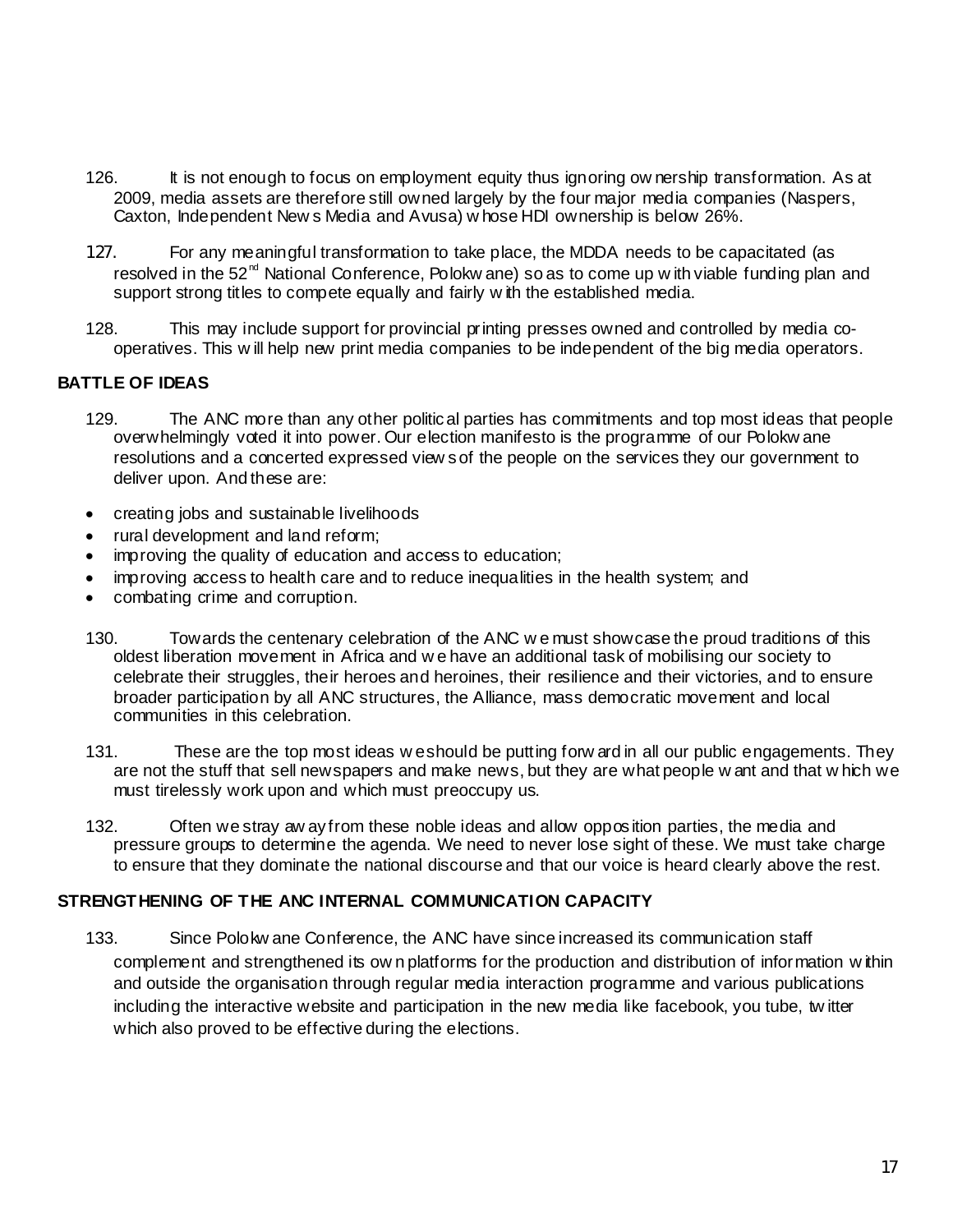- 134. We have also created a National Communication Forum w here w e interact, evaluate our programmes and share ideas w ith our cadres in the media and information and communication technology sectors.
- 135. We are on course with strengthening communication w ith the provinces and within the provinces in order to coordinate and disseminate ANC information to the people and engage in the battle of ideas. We have developed a regular media interaction programme to strengthen our relations with journalists in all media.
- 136. However, the progress made since the last conference and the good programmes that are being developed are undermined by continuous leaks even in the highest structures of the ANC, NEC/ NWC. Before even the meeting resolutions are formally communicated through a statement or a press briefing, in most instances the media already has one or the other aspect of the NEC/NWC discussions presented as resolutions.
- 137. The unit is thus led to be consistently pushed to be on the back foot w here it has to confirm rumours, clarify and contextualise issues that are not suppose to be on the media in the first instance and w hich put the organization in bad light.
- 138. The matter of leaks need to be resolved and those involved need to be found and disciplined in line w ith the leadership renew al, discipline and organizational culture.

## **OTHER COMMUNICATION PLATFORMS**

- 139. Coordination and platform presented by Government Communication and Information System (GCIS) is the major information link between the public and the functioning of the ANC government. Through various communication channels and platforms presented by GCIS with w hich it communicates with the public, the ANC government can inform and educate the public on its programs, achievements and push forward its agenda.
- 140. Communications is central to the implementation of all the five priorities of the ANC government as per the ANC Manifesto. All five programmes need to be communicated and need platforms of communication.
- 141. In order to exploit the avenue created by GCIS, the ANC deployed cadres (ministers, premiers, mayors and directors-general) should prioritize communications and avail themselves to enhance government communication work.
- 142. GCIS should be in charge of all communication channels and platforms in all government departments and across all spheres of government, in order to coordinate information flow to the public. In view of the advent of digitization and new media, government needs to investigate possible options of unmediated government communication systems. The new opportunities provide a paradigm shift in government communications.
- 143. Parliament, legislatures and municipal council chambers are another critical theatre of communicating the ANC agenda and programme of transformation. The ANC must intensify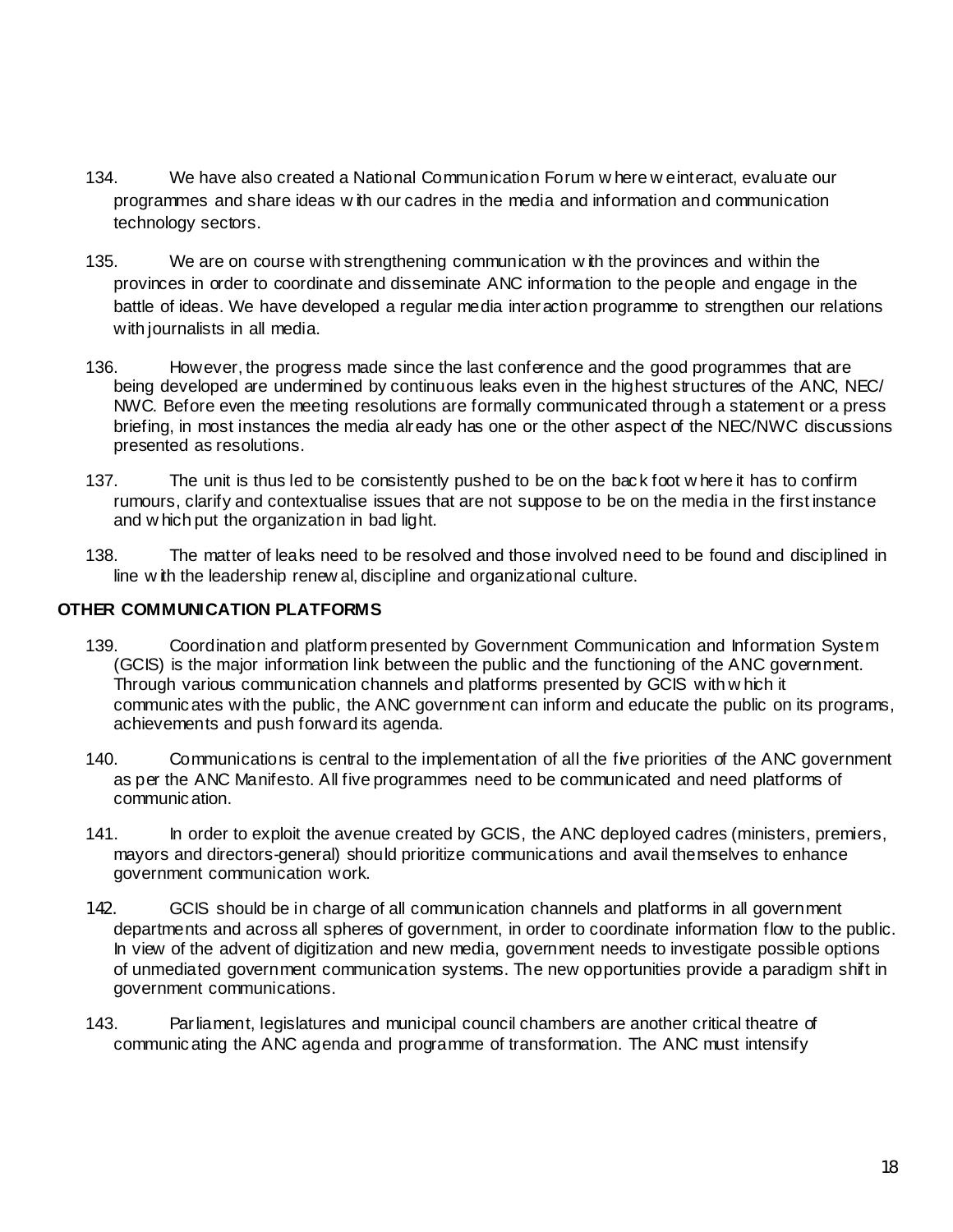coordination with these institutions in the battle of ideas and to ensure that the objective of NDR and ANC messages prevails.

- 144. The revived Umrabulo, discussion forums, roundtable debates, ANC Today, door-to-door visits are other critical theatre of our struggle. We must continuously use these critical platforms as effective tools in advancing our ideas. The ANC should continue to strengthen these and to ensure they are effectively coordinated.
- 145. The ANC has a number of cadres with ICT and media skills. These cadres need to be identified through a w el-coordinated database and program to use them as our resource and as effective agents to keep the organisation ahead of the developments, and to push our agenda. Uncoordinated approach by A NC and inability to exploit all its cadres in the different relevant organs of state w ill drive us to fail in implementing ANC resolutions and to advance our course.

### **CONCLUSION CONCLUSION**

- 146. Freedom of expression, today, still requires staunch and determined fighters, under new conditions, to confront the real issues facing contemporary South Africa. The ANC government should find mechanisms to speed up the process of improving the media environment, by creating conditions for the flow ers of free speech to bloom for all of society and every citizen.
- 147. Pluralistic and diverse media should be promoted through the enactment of law s and interventions guided by principles of free and independent media. Such intervention through policy and legislation with objectives to creating an enabling environment, w hich support media development and diversity, can enable free, independent and pluralistic media.
- 148. Media freedom should be enjoyed by all citizens, w herever they are rural, urban, rich, poor and all genders. Access to media and information should be enjoyed by. All citizens should have the opportunity to not only consume media but produce and ow n media.
- 149. Media freedom is an important human right enshrined in our constitutional dispensation, which must be protected and promoted. How ever, rights go hand in hand w ith responsibility hence the need for a balanced, independent mechanism to adjudicate complaints betw een the media and society.
- 150. The ANC must promote the school of thought which articulates media freedom w ithin the context of the South African Constitution, in terms of which the notion that the right to freedom of expression should not be elevated above other equally important rights such as the right to privacy and more important rights and values such as human dignity.
- 151. It is our responsibility to encourage and to w ork for a more representative and diverse media environment w hich must also address the qualitative transformation of the new srooms that reflect the transformation agenda of the country.
- 152. It is our responsibility further as w e set the agenda for change that we dominate the battle of ideas and that our voice is consistently heard and that it is above the rests.